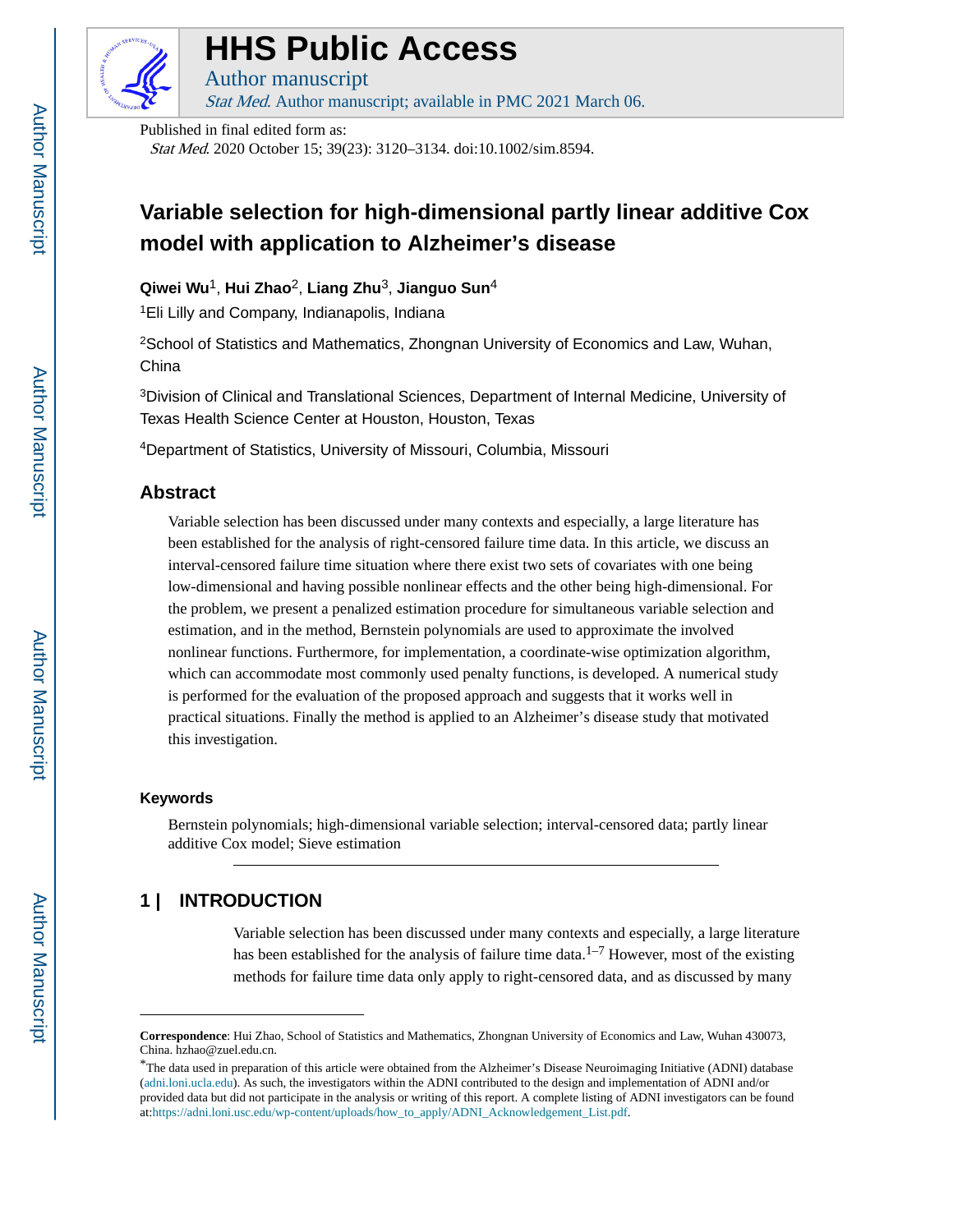authors, in practice, it is quite common that one may face interval-censored data, a more general type of failure time data that included right-censored data as a special case.<sup>8–13</sup> By interval-censored data, we usually mean that the failure time of interest is observed only to belong to an interval and among others, one field that commonly generates such data is medical follow-up studies or clinical trials. In this article, we will discuss regression analysis of interval-censored data with the focus on simultaneous variable selection and estimation.

The Cox proportional hazards model is perhaps the most commonly used regression model for regression analysis of either right-censored or interval-censored data.<sup>9,14</sup> The standard Cox model assumes that covariates have linear effects and one advantage with the Cox model is that a partial likelihood can be constructed for inference about regression parameters. In practice, however, sometimes covariates may have nonlinear effects or there exist two sets of covariates, one being low-dimensional demographic measurements or environmental factors and the other being high-dimensional biomarkers or gene expressions. For the latter situation, one main goal is often to identify important biomarkers while taking into account all demographic or environmental factors. Among others, Huang<sup>15</sup> considered the partly linear additive Cox model and proposed a partial likelihood-based estimation procedure for right-censored data. Du et al, <sup>16</sup> Long et al, <sup>17</sup> and Ma and Du<sup>18</sup> investigated the variable selection problem for right-censored data with two sets of covariates.

Although intuitively it may seem to be straightforward to generalize the variable selection procedures developed for the right-censored data to interval-censored data, it is actually quite challenging due to the much more complicated structures of interval-censored data than right-censored data. In particular, unlike with right-censored data, there is no simple partial likelihood function available for interval-censored data. In other word, for the latter, one has to deal with both regression parameters and the unknown baseline hazard function together. Several methods have been developed for variable selection of interval-censored failure time data arising from the Cox model. Among them, Scolas et al<sup>19</sup> and Wu and  $Cook<sup>10</sup>$  gave two parametric procedures and in particular, the latter assumed that the underlying unknown hazard function is a piecewise constant function. More recently, Zhao et al<sup>13</sup> proposed a broken adaptive ridge (BAR) regression approach<sup>20</sup> and established the asymptotic properties of the proposed method. Note that all three methods above apply only to the low-dimensional  $(n>p)$  situation and only considered linear covariate effects. In the following, we consider a situation where there exist two sets of covariates, with one set including high-dimensional variables and the other having have nonlinear effects.

The rest of the article is organized as follows. In Section 2, after the introduction of some notation and the model, a penalized likelihood estimation procedure will be presented for simultaneous variable selection and estimation. In the method, the sieve approach with Bernstein polynomials will be employed to approximate the nonlinear part of the model. For the implementation of the presented procedure, by following Lv and Fan,<sup>21</sup> Lin and Lv,<sup>22</sup> and others, we will develop a coordinate-wise optimization algorithm in Section 3. Section 4 presents some results obtained from an extensive simulation study conducted to assess the finite sample performance of the proposed method and they indicate that it works well for practical situations. In Section 5, we apply the presented approach to a set of interval-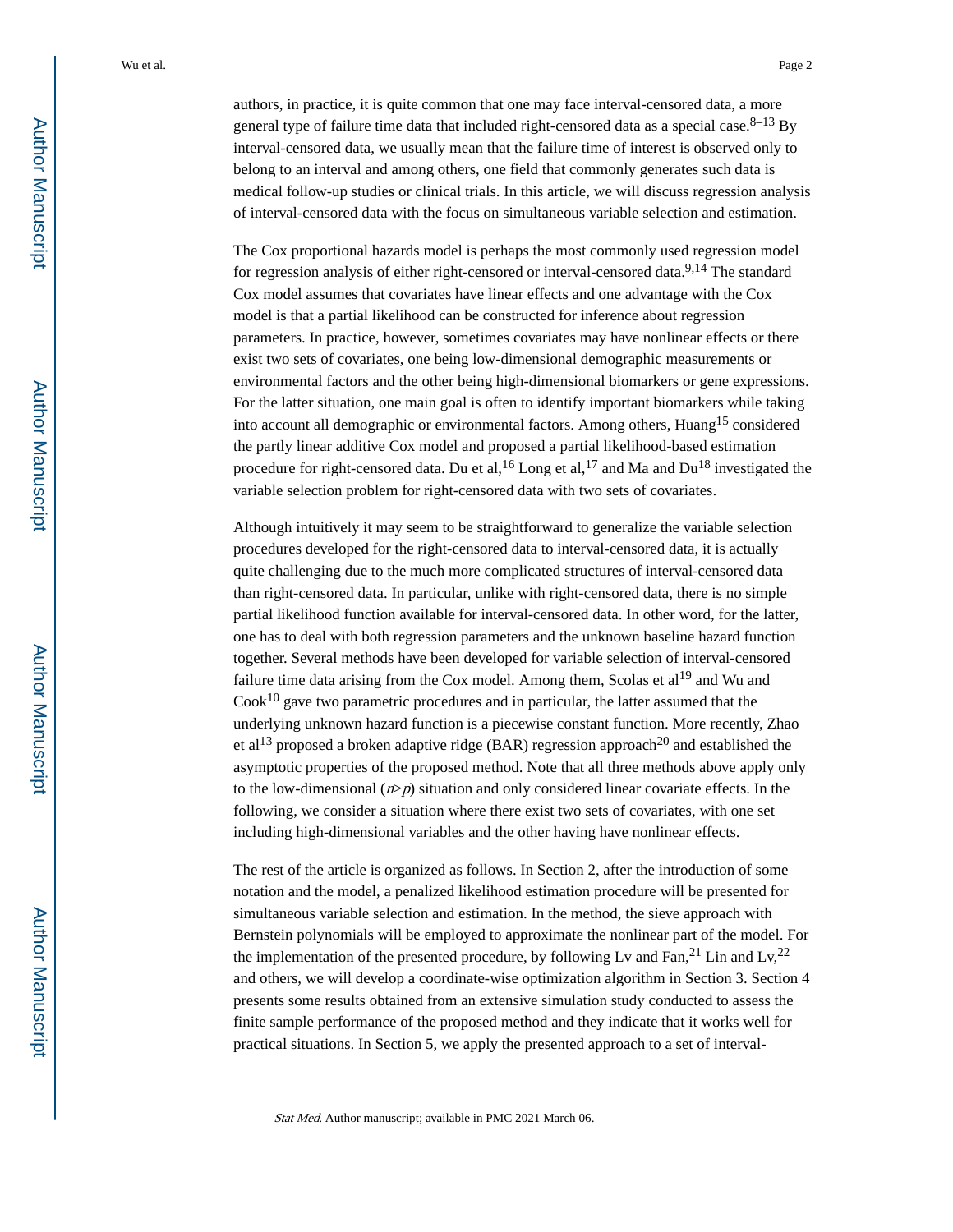censored data arising from an Alzheimer's disease (AD) study that motivated this investigation, and some discussion and concluding remarks are given in Section 6.

#### **2 | PENALIZED VARIABLE SECTION AND ESTIMATION PROCEDURE**

investigation, and some discussion and concluding remarks are given in Section 6.<br> **CONSIMENTION AND ESTIMATION PROCEDURE**<br>
Consider a failure time study that involves two sets of covariates  $X \in \mathcal{R}^p$  and  $Z \in \mathcal{R}^q$  that may be related to the failure time of interest  $T$ . Suppose that  $X$  is a vector of highdimensional covariates such as biomarkers and *Z* is a vector of low-dimensional covariates such as demographic or baseline factors. To describe the covariates effects, we will assume that T follows the Cox model given by

$$
\lambda(t \mid \mathbf{X}, \mathbf{Z}) = \lambda_0(t) \exp{\{\beta' \mathbf{X} + \boldsymbol{\psi}(\mathbf{Z})\}},\tag{1}
$$

where  $\lambda_0(t)$  is an unknown baseline hazard function,  $\beta$  is a p-dimensional vector of regression parameters, and  $\psi(Z) = \sum_{j=1}^{q} \psi_j(Z_j)$  with  $\psi_j(\cdot)$  being an unknown function for all  $f\in \{1,2,\ldots,q\}$ . That is, the covariates **Z** may have nonlinear effects on T. For the identifiability of the model above, it will be assumed that all components of *X* and each  $\psi_j(Z_j)$  are centered.<sup>15</sup> In addition, we assume that the main focus will be to identify a small subset of *X* that is relevant with or predictive to *T* conditional on *Z*.

Suppose that the study consists of  $n$  independent subjects and the observed data have the form  $\{ (L_i < T_i \mid R_i, X_i, Z_j), i = 1, ..., n \}.$  That is, for each *i*, the failure time  $T_i$  associated with subject *i* is known only to belong to the interval  $(L<sub>j</sub>, R<sub>i</sub>]$  or only interval-censored data are available for the failure times  $T_i$ 's. In the following, we will assume that interval censoring is independent<sup>9</sup>. Then the likelihood function has the form

$$
L(\beta, \Lambda_0, \psi) = \prod_{i=1}^n \left\{ \exp\left(-\Lambda_0(L_i)e^{\beta'X_i + \psi(Z_i)}\right) - \exp\left(-\Lambda_0(R_i)e^{\beta'X_i + \psi(Z_i)}\right) \right\}.
$$

Note that for either estimation or covariate selection based on the function above, one has to deal with the unknown functions  $\Lambda_0$  and  $\psi_j$ 's, which would make the task difficult. To address this, we propose to employ the sieve approach to first approximate them by Bernstein polynomials.

More specifically, let

$$
\Theta = \{ (\beta, \Lambda_0, \psi_1, ..., \psi_q) \in \mathcal{B} \otimes \mathcal{M}_0 \otimes \mathcal{M}_1 \otimes ... \otimes \mathcal{M}_q \}
$$

denote the parameter space. Here  $\mathcal{B} = \{ \beta \in \mathcal{R}^p, \parallel \beta \parallel \leq M \}$  with *M* being a positive constant,  $\mathcal{M}_0$  is the collection of all bounded and continuous nondecreasing, nonnegative functions over the interval [c, u] with c and u usually taken to be min(Li) and max(Ri), respectively, and  $\mathcal{M}_j$  ( $j = 1, ..., q$ ) is the collection of all bounded and continuous functions over the interval  $[c_j, u_j]$  with  $c_j$  and  $u_j$  usually set to be  $min(Z_j)$  and  $max(Z_j)$ , respectively. Also define the sieve space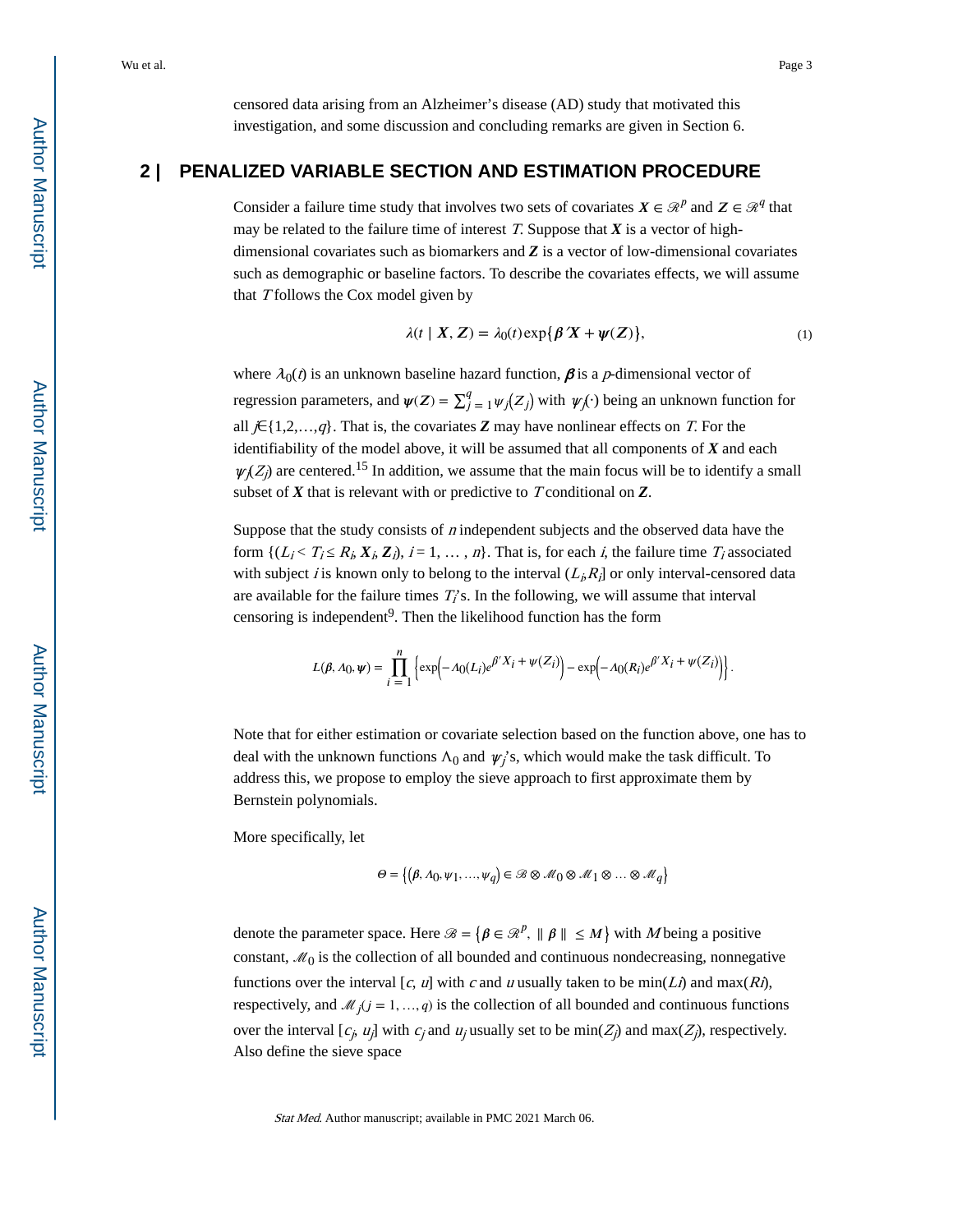$$
\Theta_n = \left\{ (\beta, \Lambda_{0n}, \psi_{1n}, \ldots, \psi_{qn}) \in \mathcal{B} \otimes \mathcal{M}_{0n} \otimes \mathcal{M}_{1n} \otimes \ldots \otimes \mathcal{M}_{qn} \right\},\
$$

where

$$
\mathcal{M}_{0n} = \left\{ \Lambda_{0n}(t) = \sum_{k=0}^{m_0} \phi_k^* B_{0k}(t, m_0, c, u) : \sum_{0 \le k \le m_0} \left| \phi_k^* \right| \le M_{0n}, 0 \le \phi_0^* \le \phi_1^* \le \dots \le \phi_{m_0}^* \right\},
$$

and

$$
\mathcal{M}_{jn} = \left\{ \psi_{jn}(Z_j) = \sum_{k=0}^{mj} \alpha_{jk} B_{jk}(Z_j, m_j, c_j, u_j) : \sum_{0 \le k \le m_j} |\alpha_{jk}| \le M_{jn} \right\}.
$$

In the above,  $B_{0k}(t, m_0, c, u)$  and  $B_{jk}(Z_j, m_j, c_j, u_j)$  denote the Bernstein basis polynomials of  $m_0$ and  $m_j$  degree of freedoms given by

$$
B_{0k}(t, m_0, c, u) = {m_0 \choose k} \left(\frac{t-c}{u-c}\right)^k \left(1 - \frac{t-c}{u-c}\right)^{m_0 - k}, k = 0, 1, ..., m_0,
$$

and

$$
B_{jk}(Z_j, m_j, c_j, u_j) = {m_j \choose k} \left(\frac{Z_j - c_j}{u_j - c_j}\right)^k \left(1 - \frac{Z_j - c_j}{u_j - c_j}\right)^{m_j - k}, k = 0, 1, ..., m_j,
$$

respectively. Note that in  $\mathcal{M}_{0n}$ , the constraint  $0 \le \phi_0^* \le \phi_1^* \le ... \le \phi_{m_0}^*$  can be easily removed by the reparameterization  $\phi_0^* = e^{\phi_0}, \phi_l^* = \sum_{i=0}^l e^{\phi_i}, \forall 1 \le l \le m_0$ .

Let  $\boldsymbol{\phi} = (\phi_0, ..., \phi_{m_0})'$  and  $\boldsymbol{\alpha} = (\alpha_{10}, ..., \alpha_{1m_1}, ..., \alpha_{q0}, ..., \alpha_{qm_q})'$ . For estimation of  $\{\boldsymbol{\beta}, \Lambda_{0n}, \boldsymbol{\psi}_{1n}\}$  $..., \psi_{qn}$ , it is natural to consider the log-likelihood function

$$
\ell(\beta,\phi,\alpha) = \sum_{i=1}^{n} \log \left[ \exp \left( -A_{0n}(L_i)e^{\beta'X_i} + \sum_{j=1}^{q} \psi_{jn}(Z_j) \right) - \exp \left( -A_{0n}(R_i)e^{\beta'X_i} + \sum_{j=1}^{q} \psi_{jn}(Z_j) \right) \right]
$$

over the sieve space  $\Theta_n$ . This suggests that for the covariate selection, we can maximize the penalized likelihood function

$$
\mathcal{E}_p(\boldsymbol{\beta}, \boldsymbol{\phi}, \boldsymbol{\alpha}) = \mathcal{E}(\boldsymbol{\beta}, \boldsymbol{\phi}, \boldsymbol{\alpha}) - \sum_{j=1}^p P_{\lambda}(|\beta_j|),
$$
\n(2)

or estimate  $\beta$  using the profile likelihood approach, where  $P_{\lambda}(|\beta_j|)$  denotes a penalty function characterized by the tuning parameter  $\lambda$ . For the maximization, in the next section, we will develop a coordinate-wise optimization algorithm that estimates  $\beta$ ,  $\phi$ , and  $\alpha$  alternately.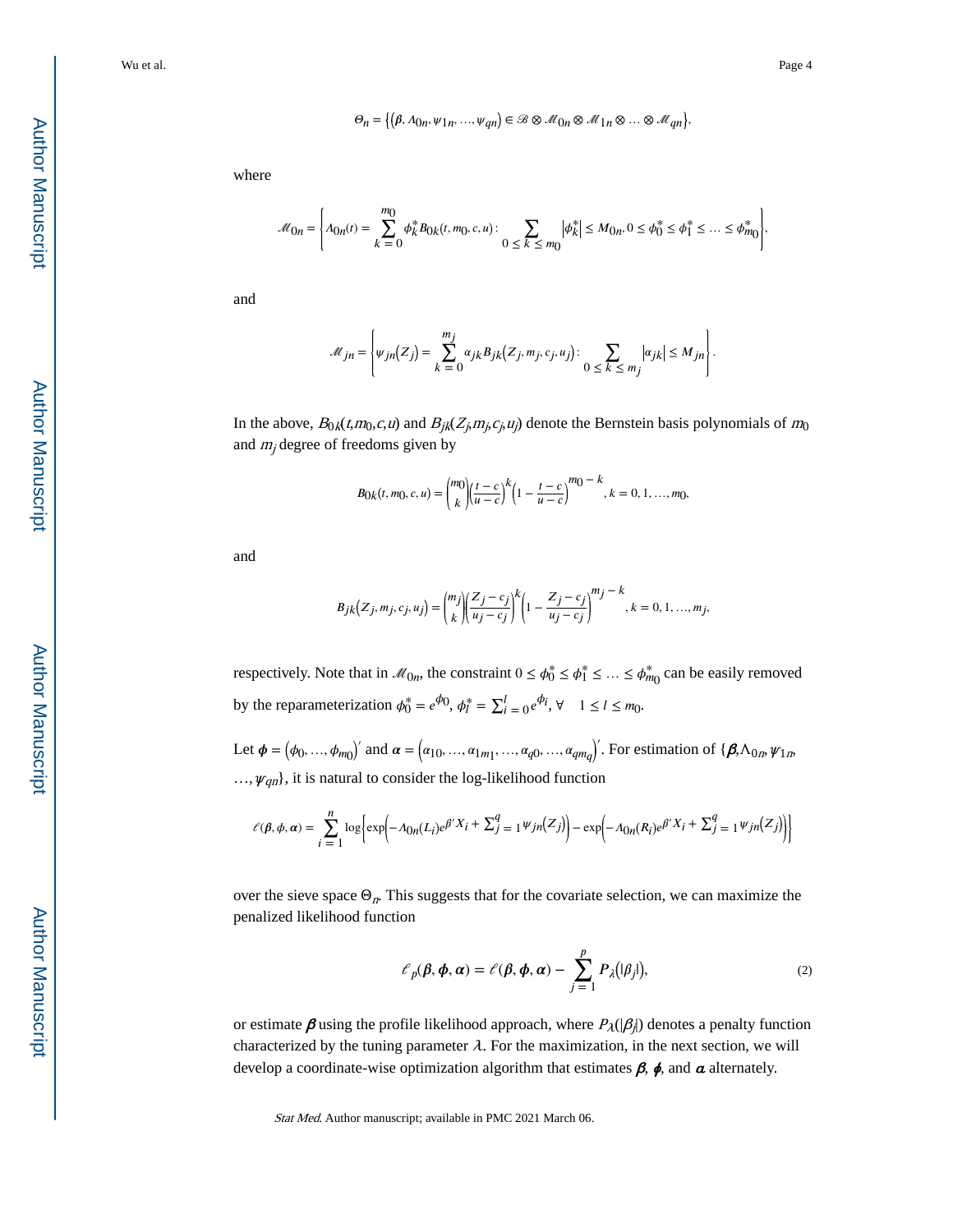For the selection of the penalty function, we will consider several choices, including the LASSO penalty  $P_{\lambda}(|\beta_j|) = \lambda |\beta_j|$  proposed by Tibshirani,<sup>23</sup> the SCAD penalty

$$
P_{\lambda}\big(|\beta_j|;a\big)=\begin{cases} \lambda|\beta_j| & \text{if }|\beta_j|\leq \lambda,\\ -\frac{|\beta_j|^2-2a\lambda|\beta_j|+\lambda^2}{2(a-1)} & \text{if } \lambda<|\beta_j|\leq a\lambda,\\ \frac{(a+1)\lambda^2}{2} & \text{if }|\beta_j|> a\lambda \end{cases}
$$

with  $a > 2$  by Fan and Li,<sup>24</sup> the SICA penalty  $P_{\lambda}(|\beta_j|; \tau) = \lambda (\tau+1) |\beta_j|/(|\beta_j|+\tau)$  with  $\tau > 0$  by Lv and Fan, $^{21}$  and the SELO penalty

$$
P_{\lambda}(|\beta_j|; \gamma) = \frac{\lambda}{\log(2)} \log \left( \frac{|\beta_j|}{|\beta_j| + \gamma} + 1 \right)
$$

with  $\gamma > 0$  by Dicker et al.<sup>25</sup> In addition, we will investigate the use of the MCP

$$
P_{\lambda}(1|\beta_j|;a) = \lambda \int_0^{1} \frac{|\beta_j|}{a\lambda} \frac{(a\lambda - x)_+}{a\lambda} dx
$$

with  $a > 1$  given in Zhang<sup>26</sup> and the BAR penalty  $P_{\lambda}(|\beta_j|) = \lambda \beta_j^2 / \tilde{\beta}_j^2$  discussed in Liu and Li<sup>20</sup> and Zhao et al,<sup>13</sup> where  $\tilde{\beta}_j$  ( $j = 1, ..., p$ ) denotes a nonzero initial estimator of  $\beta_j$ .

## **3 | COORDINATE-WISE OPTIMIZATION ALGORITHM**

Let  $\hat{\beta}$ ,  $\hat{\phi}$ , and  $\hat{\alpha}$  denote the estimators of  $\beta$ ,  $\phi$ , and  $\alpha$  given by the maximization of the penalized log likelihood function  $\mathcal{L}_p(\beta, \phi, \alpha)$ . In the following, we will present a cyclic coordinate-wise optimization algorithm for the determination of  $\hat{\beta}$ ,  $\hat{\phi}$ , and  $\hat{\alpha}$ .

First, we will consider the determination of  $\hat{\beta}$  and for this, we will take turn to update each element  $\beta_j$  of  $\beta$  while keeping all other elements of  $\beta$  as well as  $\phi$  and  $\alpha$  fixed at their current estimates. More specifically, define

$$
g(\beta_j) = \sum_{i=1}^n \log \left\{ \exp\left(-\hat{\Lambda}_{0n}(L_i)e^{\sum_{k=1}^q \psi_{kn}(Z_{ik}) + \sum_{l \neq j} \hat{\beta}_l X_{il} + \beta_j X_{ij}}\right) - \exp\left(-\hat{\Lambda}_{0n}(R_i)e^{\sum_{k=1}^q \psi_{kn}(Z_{ik}) + \sum_{l \neq j} \hat{\beta}_l X_{il} + \beta_j X_{ij}}\right)\right\}.
$$

Then at the *k*th iteration, we need to determine  $\hat{\beta}_j^{(k)}$ , the value of  $\beta_j$  that maximizes  $h(\beta_j) = g(\beta_j) - P_\lambda(|\beta_j|)$ . Note that by borrowing the LQA idea discussed in Fan and Li,<sup>24</sup> a penalty function  $P(|\beta_j|;\lambda)$  can be locally approximated by a quadratic function at  $|\hat{\beta}_j^{(k-1)}|$  as  $\int_{j}^{24} a$ <br>(k - 1) as as

$$
P_{\lambda}(|\beta_j|) \approx P_{\lambda} \left( \left| \hat{\beta}_j^{(k-1)} \right| \right) + \frac{1}{2} \left[ P_{\lambda} \left( \left| \hat{\beta}_j^{(k-1)} \right| \right) / \left| \hat{\beta}_j^{(k-1)} \right| \right] \left[ \beta_j^2 - \left( \hat{\beta}_j^{(k-1)} \right)^2 \right].
$$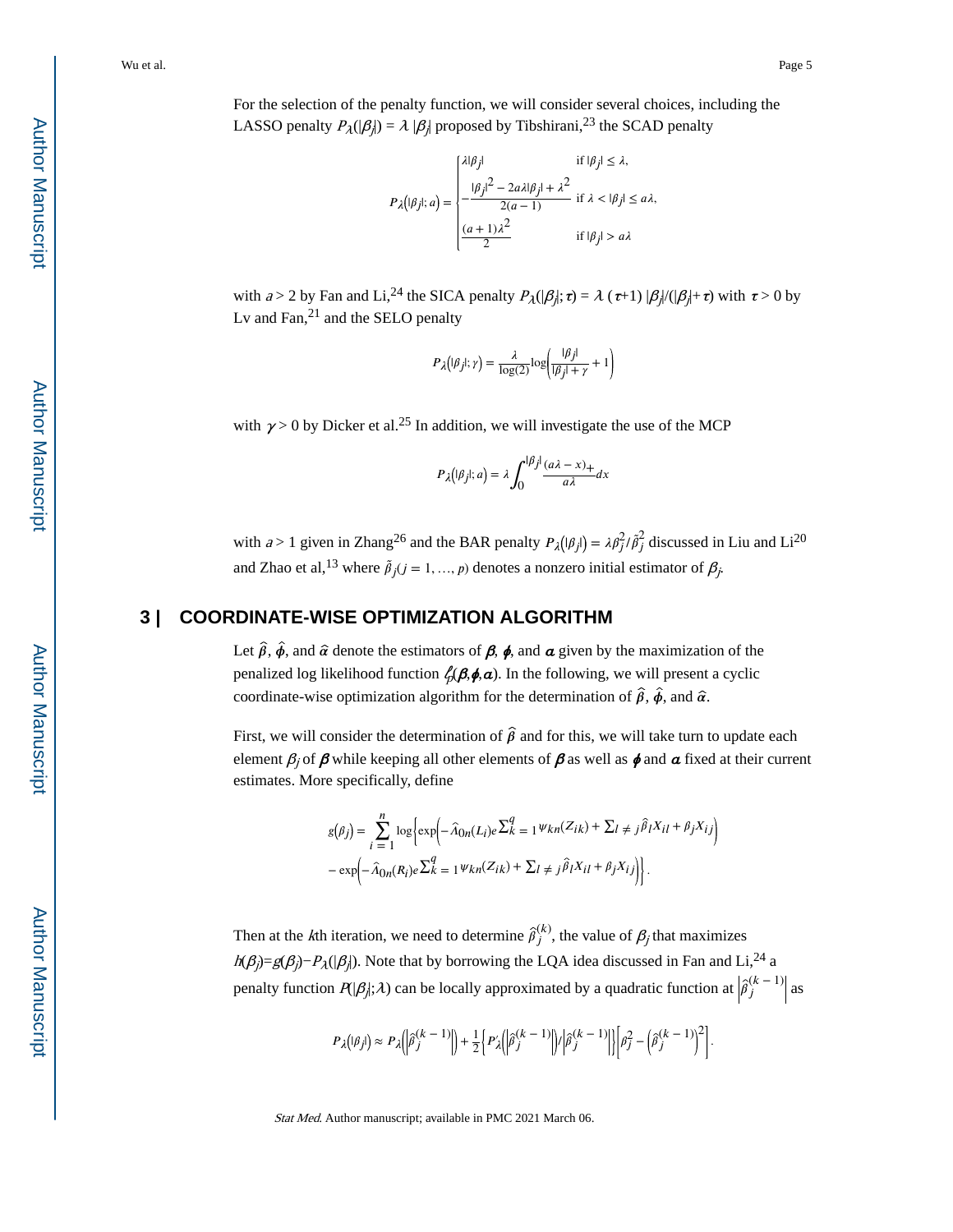On the other hand,  $g(\beta_j)$  can be approximated by the second-order Taylor expansion

$$
g(\beta_j) \approx g\left(\widehat{\beta}_j^{(k-1)}\right) + g'\left(\widehat{\beta}_j^{(k-1)}\right)\left(\beta_j - \widehat{\beta}_j^{(k-1)}\right) + \frac{1}{2}g''\left(\widehat{\beta}_j^{(k-1)}\right)\left(\beta_j - \widehat{\beta}_j^{(k-1)}\right)^2,
$$

where  $g'$  and  $g''$  denote the first and second derivatives of g, respectively. In consequence, the maximizing of  $h(\beta_j)$  is equivalent to maximizing the function

$$
g\left(\widehat{\beta}_j^{(k-1)}\right) + g'\left(\widehat{\beta}_j^{(k-1)}\right)\left(\beta_j - \widehat{\beta}_j^{(k-1)}\right) + \frac{1}{2}g''\left(\widehat{\beta}_j^{(k-1)}\right)\left(\beta_j - \widehat{\beta}_j^{(k-1)}\right)^2 - P_\lambda\left(\widehat{\beta}_j^{(k-1)}\right)
$$
  
- 
$$
\frac{1}{2}\left\{P'_\lambda\left(\left|\widehat{\beta}_j^{(k-1)}\right|\right)/\left|\widehat{\beta}_j^{(k-1)}\right|\right\}\left[\beta_j^2 - \left(\widehat{\beta}_j^{(k-1)}\right)^2\right],
$$

with respect to  $\beta_j$ , which gives a close form solution as

$$
\hat{\beta}_{j}^{(k)} = \frac{\hat{\beta}_{j}^{(k-1)} g''(\hat{\beta}_{j}^{(k-1)}) - g'(\hat{\beta}_{j}^{(k-1)})}{g''(\hat{\beta}_{j}^{(k-1)}) - P'_{\lambda}(|\hat{\beta}_{j}^{(k-1)}|)/|\hat{\beta}_{j}^{(k-1)}|}.
$$
\n(3)

Note that it is easy to see that the approximation used above for the penalty function and the resulting solution (3) apply to any penalty function. However, this is not necessary for the BAR penalty due to the fact that it is already a quadratic function of coefficients. For the situation, by following the same procedure as above except the approximation, we can obtain the close form iterative solution as

$$
\hat{\beta}_{j}^{(k)} = \hat{\beta}_{j}^{(k-1)} - \frac{h'\left(\hat{\beta}_{j}^{(k-1)}\right)}{h''\left(\hat{\beta}_{j}^{(k-1)}\right)},
$$
\n(4)

where  $h'(\hat{\beta}_{j}^{(k-1)})$  and  $h''(\hat{\beta}_{j}^{(k-1)})$  are the first and second derivatives of  $h(\beta_j) = g(\beta_j) - \lambda \beta_j^2 / (\hat{\beta}_j^{(k-1)})^2$  with respect to  $\beta_j$  evaluated at  $\hat{\beta}_j^{(k-1)}$ , res ivatives of<br>  $\binom{k-1}{j}$ , respectively. In addition,<br>
for each element of  $\beta$ , one only note that our experience indicates that in the iteration above for each element of  $\beta$ , one only needs to update the estimate once. This is because the algorithm will update the estimates of  $\beta$ ,  $\phi$ , and  $\alpha$  alternately and there is little reason to find the estimates of  $\beta$  with a high precision in one iteration based on the current estimates of  $\alpha$  and  $\phi$ .

Now we consider the determination of the estimates of  $\alpha$  with  $\beta$  and  $\phi$  set at their current estimates and for this, a similar coordinate-wise optimization procedure can be developed. Specifically, define

$$
S(\alpha_{jr}) = \sum_{i=1}^{n} \log \left\{ \exp\left(-\hat{\Lambda}_{0n}(L_i)e^{\hat{\beta}'}X_i + \alpha_{jr}B_{jr} + \sum_{k \neq r} \hat{\alpha}_{jk}B_{jk} + \sum_{l \neq j} \sum_{k} \hat{\alpha}_{lk}B_{lk}\right) - \exp\left(-\hat{\Lambda}_{0n}(R_i)e^{\hat{\beta}'X_i} + \alpha_{jr}B_{jr} + \sum_{k \neq r} \hat{\alpha}_{jk}B_{jk} + \sum_{l \neq j} \sum_{k} \hat{\alpha}_{lk}B_{lk}\right)\right\}.
$$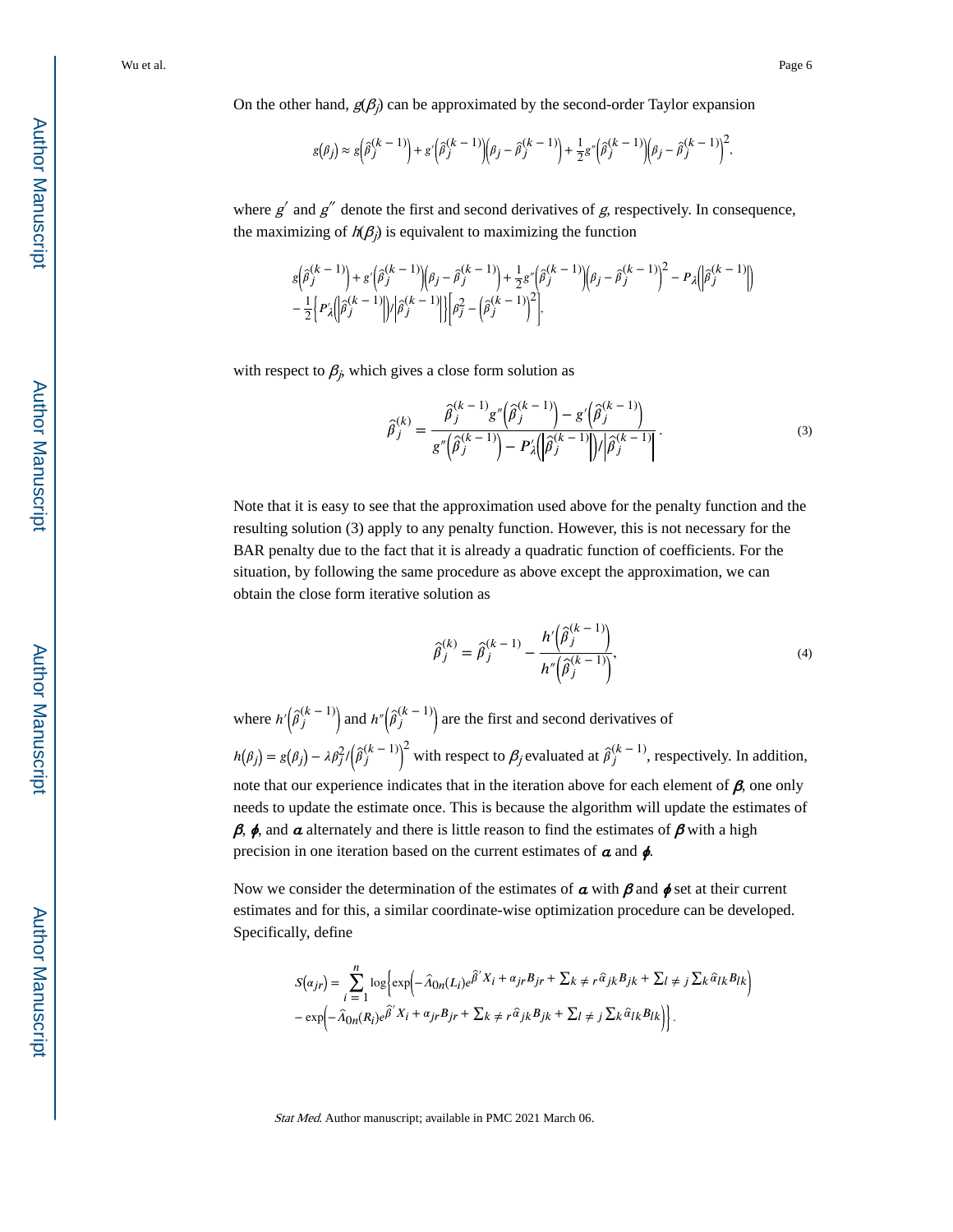$$
\hat{\alpha}_{jr}^{(k)} = \hat{\alpha}_{jr}^{(k-1)} - \frac{s'\left(\hat{\alpha}_{jr}^{(k-1)}\right)}{s''\left(\hat{\alpha}_{jr}^{(k-1)}\right)},\tag{5}
$$

where  $\hat{a}_{jr}^{(k)}$  is the *k*th iteration result of the parameter  $a_{jr} s'$  and s'' denote the first and second derivatives of s, respectively. Note that as mentioned above, to avoid the identification issue, all  $\psi_j(Z_j)$  need to be centered. For this, let  $\hat{\alpha}_{jr}^* = \lim_{k \to \infty} \hat{\alpha}_{jr}^{(k)}$  and define

$$
\widehat{\psi}_{jn}^*[Z_j] = \sum_{r=0}^{m_j} \widehat{\alpha}_{jr}^* B_{jr}(Z_j, m_j, c_j, u_j) \quad \text{and} \quad \overline{\psi}_{jn}^*[Z_j] = \sum_{i=1}^{n} \widehat{\psi}_{jn}^*(Z_{ij})/n.
$$

Then the final estimator of  $\psi_j(Z_j)$  will be defined to be

$$
\widehat{\psi}_{jn}(Z_j) = \widehat{\psi}_{jn}^*(Z_j) - \overline{\psi}_{jn}^*(Z_j), \quad 1 \le j \le q.
$$

For the determination of the estimate of  $\phi$  in the iteration, we suggest to employ the Nelder-Mead simplex algorithm since the coordinate-wise method may not be stable sometimes. The following gives the summary of the algorithm discussed above.

\n- **Step 1:** Set 
$$
k = 0
$$
 and choose the initial estimates  $\hat{\phi}^{(0)}$ ,  $\hat{\alpha}^{(0)}$ , and  $\hat{\beta}^{(0)}$ .
\n- **Step 2:** At the *k*th iteration, obtain  $\hat{\phi}^{(k)}$  by using the Nelder-Mead simplex algorithm with  $\beta = \hat{\beta}^{(k-1)}$  and  $\alpha = \hat{\alpha}^{(k-1)}$ .
\n- **Step 3:** Obtain  $\hat{\alpha}_j^{(k)}$  by using the coordinate descent algorithm for  $j = 1, \ldots, q$  with  $\beta = \hat{\beta}^{(k-1)}$  and  $\phi = \hat{\phi}^{(k)}$ , and center  $\hat{\psi}_{j\eta}^*(Z_j)$  for each  $j = 1, \ldots, q$ .
\n

**Step 4:** With  $\phi = \hat{\phi}^{(k)}$  and  $\alpha = \hat{\alpha}^{(k)}$ , use the coordinate descent algorithm to determine

$$
\widehat{\boldsymbol{\beta}}^{(k)} = \operatorname*{argmax}_{\boldsymbol{\beta}} \left\{ l \left( \boldsymbol{\beta}, \widehat{\boldsymbol{\phi}}^{(k)}, \widehat{\boldsymbol{\alpha}}^{(k)} \right) - \sum_{j=1}^{p} P_{\lambda}(|\beta_j|) \right\}.
$$

**Step 5:** Repeat Steps 2 to 4 until the convergence or *k* exceeding a given large number.

Note that for the better performance of the algorithm above, as with most algorithms, it is important to choose good initial estimates. For this, we suggest to use the ridge estimate or the estimate with the ridge penalty given by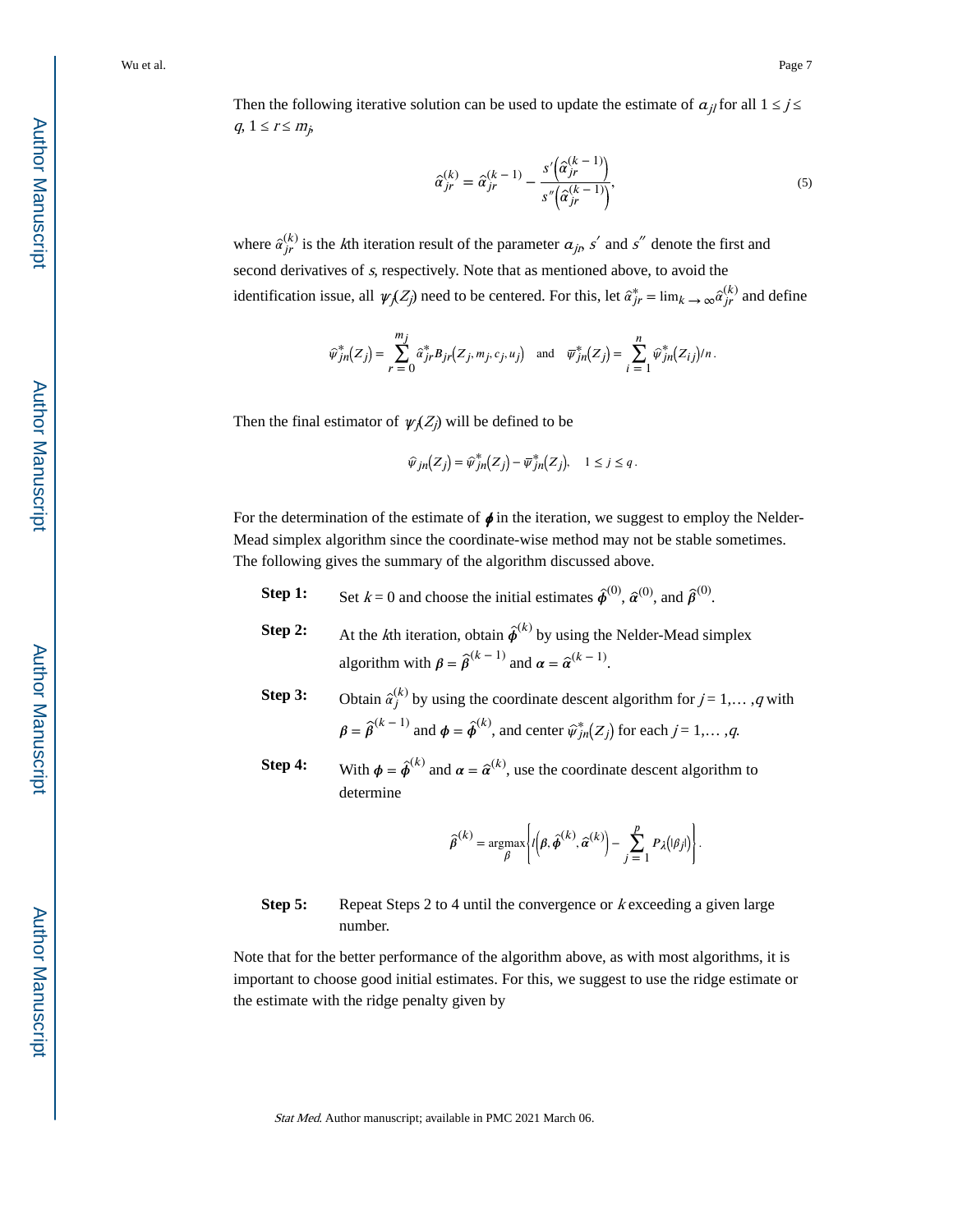$$
\hat{\beta}^{(0)} = \hat{\beta}_{\text{Ridge}} = \underset{\beta}{\text{argmax}} \left\{ l(\beta, \hat{\phi}, \hat{\alpha}) - \xi \sum_{j=1}^{p} \beta_j^2 \right\}
$$

with the application of the algorithm above, where  $\zeta$  is another tuning parameter to be discussed below. To check the convergence in Step 5 above, one may apply various criteria. In the numerical studies below, we used the mean absolute difference between the consecutive estimates of all parameters defined as

 $N^{-1} \left\| \hat{\theta}^{(k)} - \hat{\theta}^{(k-1)} \right\|_1 = N^{-1} \sum_{l=1}^N \left| \hat{\theta}_l^{(k)} - \hat{\theta}_l^{(k-1)} \right| < \epsilon$  with setting  $\epsilon = 10^{-4}$ . Here  $\boldsymbol{\theta} = (\boldsymbol{\phi}', \boldsymbol{\alpha})$  $'$ , $\beta'$ )', N denotes the dimension of  $\theta$ , and  $\hat{\theta}_l^{(k)}$  represents the *l*th component of  $\hat{\theta}^{(k)}$ .

To implement the algorithm above, also one needs to choose both tuning parameters  $\xi$  and  $\lambda$ and for this, the simulation study below suggests that the estimation results seem to be robust with  $\xi$  and one only needs to choose  $\lambda$ . Furthermore, the BAR estimator appears to be robust when fixing  $\lambda$  to be 0.5 ln(n) – 2 for both  $n > p$  and  $n < p$  cases. For the results given below and other penalty functions, we used the K-fold cross-validation  $(CV)^{27}$  to select the optimal λ. Of course, one could employ other methods such as Bayesian information criterion<sup>28</sup> or the generalized cross-validation.<sup>5,29</sup>

#### **4 | A SIMULATION STUDY**

Now we present some results obtained from an extensive simulation study conducted to assess the performance of the variable selection procedure proposed in the previous sections. To generate the simulated data, we first generated a  $p$ -dimensional vector of covariates  $X_i$ from the multivariate normal distribution with mean zero and the covariance matrix  $\Sigma_X$ whose (*l*,*k*) element is 0.5<sup>| $-$ *k*|</sup>. In addition, we generated covariates  $Z_1$  and  $Z_2$  independently both from the standard normal distribution and  $Z_3$  and  $Z_4$  independently both from the uniform distribution over (0,1). That is,  $q = 4$ . By setting  $\psi_1(Z_{1i}) = 2Z_{1i}$ ,  $\psi_2(Z_{2i}) = 0.2Z_{2i}^2 + 0.5Z_{2i} - 0.5$ ,  $\psi_3(Z_{3i}) = \sin(2\pi Z_{3i})$  and  $\psi_4(Z_{4i}) = \cos(2\pi Z_{4i})$ , the true failure times  $T_i$ 's were then generated from model (1) with  $\Lambda_0(t) = t$  or  $\log(t+1)$ . For the generation of interval-censored observations, it was assumed that each subject can be observed at each of 10 equally spaced time points between 0 and  $\tau = 3$  with the probability 0.5 independently. For subject i,  $L_i$  was defined to be the largest observation time point less than  $T_i$  and  $R_i$  the smallest observation time point greater than  $T_i$ . The results given below are based on  $n = 300$  and  $p = 500$  or 1000 with 100 replications.

Tables 1,2 and 3 give the results on the covariate selection given by the proposed approach with  $\Lambda_0(t) = t$ ,  $\log(t+1)$  and  $\exp(t/10) - 1$ , respectively. Here it was supposed that either 4 or 10 components ( $s = 4$  or 10) of  $\beta$  were set to be nonzero (1 or -1) and the remaining to be 0. In the study, we considered the six penalty functions discussed above, BAR, LASSO, MCP, SCAD, SELO, and SICA penalty functions, and set the degrees of Bernstein polynomials to be  $m_0=m_1=\ldots=m_4=3$ . For the two tuning parameters, as mentioned above,  $\xi$ and  $\lambda$  were fixed at 100 and  $\lambda = 0.5 \ln(n) - 2$ , respectively, for the BAR penalty, and for the other penalties,  $\xi$  was fixed at 100 and the CV was used for the selection of  $\lambda$ . In the tables,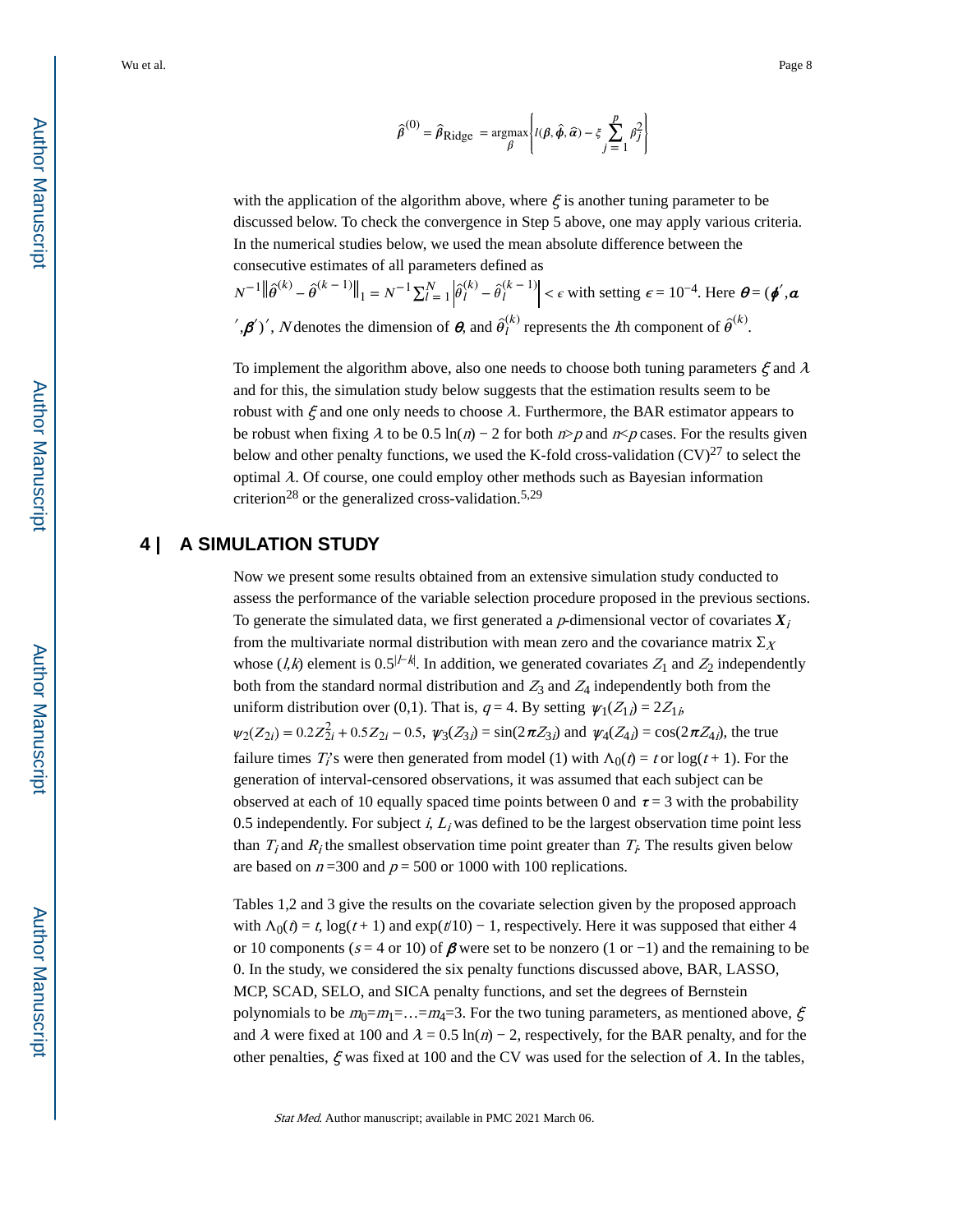we calculated the median of MSE among 100 replications (MMSE), the standard deviation of MSE (SD), the averaged number of nonzero estimates of parameters whose true values are not zero (TP) or are zero (FP), respectively, the mean number of misclassified coefficients (MC) and the average size of the estimated final models (MS). Here, the MSE was defined to be  $(\widehat{\beta}-\beta_0)^T \Sigma_X (\widehat{\beta}-\beta_0)$  with  $\boldsymbol{\beta}_0$  denoting the true value of  $\boldsymbol{\beta}$ .

One can see from the tables that the proposed variable selection procedure with all penalty functions seems to perform reasonably well and similarly in terms of the true positive rate, TP. On the other hand, based on the other criteria, the method with the BAR penalty function appears to perform better than the method with other penalty functions. In particular, the BAR penalty yielded smaller false positive rate, FP, and smaller estimated models, MS, and tends to select less unimportant or un-relevant covariates, MC, than the other penalty functions. As expected, the LASSO penalty function tends to select more unimportant covariates or noise and yielded more complicated models.

To see the performance of the proposed approach on estimation of the nonlinear covariate effects  $\psi_j$ 's, Figures 1 and 2 show the averages of the estimates of each of the four  $\psi_j$ 's along with the true effects with  $\Lambda_0(t)=t$  and  $\log(t+1)$ , respectively. They indicate that the approach based the Bernstein polynomials with the degrees of freedom being 3 seems to perform reasonably well for the situations considered. We also considered some other setups and obtained similar results.

#### **5 | AN APPLICATION**

In this section, we apply the method presented in the previous sections to the data arising from the Alzheimer's Disease Neuroimaging Initiative (ADNI), a longitudinal multicenter study that was launched in 2003 as a public-private partnership and led by Principal Investigator Michael W. Weiner, MD. The primary goal of ADNI has been to test whether serial magnetic resonance imaging (MRI), positron emission tomography, other biological markers, and clinical and neuropsychological assessment can be combined to measure the progression of mild cognitive impairment (MCI) and early AD.30–33 Here, we are interested in identifying the single nucleotide polymorphisms (SNPs) that have significant effects on the risk of developing AD.

In the study, the participants were recruited across North America and followed and reassessed periodically to track the pathology of the disease as it progresses. Also the participants have been divided into three groups based on the levels of their cognitive conditions, cognitively normal, MCI, and AD. In the following, by following the others, 30,32,33 we will focus on the group of the participants with MCI and the time from the baseline visit date to the AD conversion, the failure time of interest. Since the participants were only examined intermittently, the AD conversion thus cannot be observed exactly and is known only to between the last examination time when the AD had not occurred and the first examination time when the AD has already occurred. In other words, we only have interval-censored data on the failure time of interest.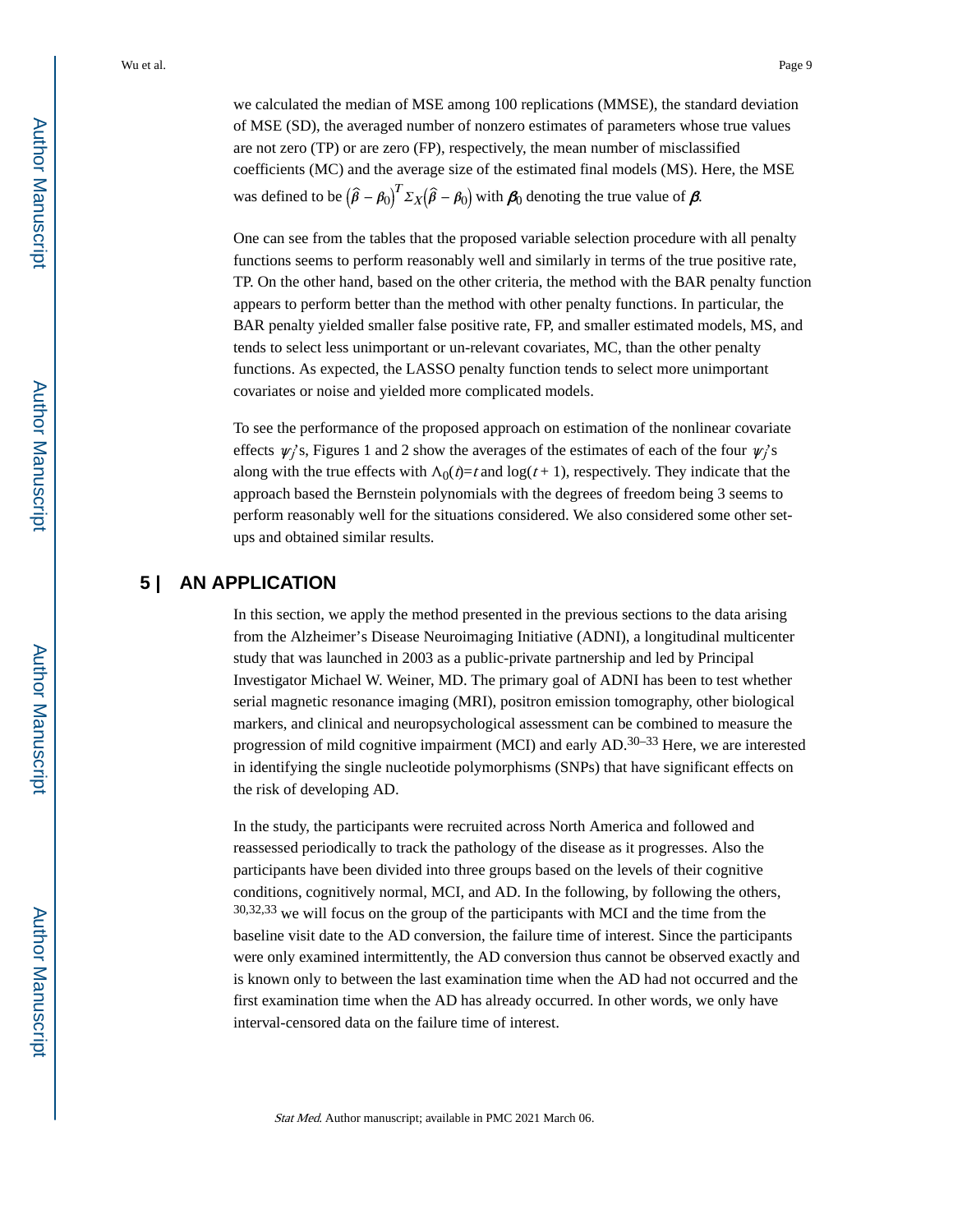For the analysis below, we will consider 280 participants who have complete information on four important demographic and clinical factors suggested by Li et  $al^{30}$  and the 327 354 SNPs with the focus on identifying the SNPs that have significant effects on the risk of developing AD, one of the main goals of ADNI. The four covariate are participants' Alzheimer's Disease Assessment Scale Score of 13 items (ADAS13), Rey auditory verbal learning test score of immediate recall (RAVLT.i), functional assessment questionnaire score (FAQ) and MRI volume of middle temporal gyrus (MidTemp). The SNPs were read by Illumina method and to convert SNPs into covariates, by following Li et al,  $32$  we treated T as the effect allete and coded each SNP as 0, 1, or 2 if it is homozygous without T, heterozygous with T or homozygous with T, respectively.

Before the application of the proposed variable selection procedure, it is apparent that we need to reduce the dimensionality, and for this, we first employed the mid-point imputation method to convert the interval-censored data to right-censored data and then applied the sure independent screening  $(SIS)^{34}$  to identify the top SNPs. Figure 3 presents the top 3000 log partial likelihood function values from the largest to the smallest and it seems to suggest that it suffices to consider the top 500 SNPs. Table 4 presents the covariate selection results given by applying the proposed approach with the use of same penalty functions considered in the simulation study to the data with the top 500 SNPs and the four demographic and clinical covariates, ADAS13, RAVLT.i, FAQ, and MidTemp. Also as in the simulation study, the CV and the same degrees of freedom, 3, were used for the selection of the tuning parameter  $\lambda$ and for all Bernstein polynomials used to approximate the cumulative baseline hazard function and the nonlinear covariate effects  $\psi(\cdot)$ 's, respectively.

In Table 4, for each of the 32 SNPs selected by the six penalty functions, the estimated effect is provided along with the estimated standard error in the parentheses obtained by using the bootstrap procedure with 100 bootstrap samples. Among the selected SNPs, only four, rs12454238, rs1397228, rs1475950, and rs2175859, which are located in chromosome 18, 3, 5, and 7, respectively, had significant effects on the AD conversion. In particular, it seems that the presence of allele T in the SNP rs1475950 and the absence of allele T in the SNPs rs12454238, rs1397228, and rs2175859 increased the risk of AD conversion for the subjects with MCI. Figure 4 displays the estimated four nonlinear covariate effects and indicates that higher ADAS13 and MidTemp were related to the increasing risk of the AD conversion. By contrast, lower RAVLT.i and FAQ seem to cause the increasing of the AD conversion risk. The conclusions here are similar to those given by the others who analyzed the same study. On the other hand, it is worth pointing out that most of the previous work only considered a part of the data or performed simplified analyses. For instance, Li et al<sup>30</sup> considered only the demographic and clinical factors and Li et  $al^{32}$  and Hu et  $al^{33}$  performed a single SNP analysis.

To give a graphical idea about the analysis result, Figure 5 presents the estimates of the baseline survival function given by the proposed approach with the use of the six penalty functions mentioned above. One can see from the figure that they are quite close to each other or robust with respect to the penalty function. For comparison, we also obtained the Kaplan-Meier estimate of the general survival function by simplifying the observed data to right-censored data and treating all subjects arising from a homogeneous population and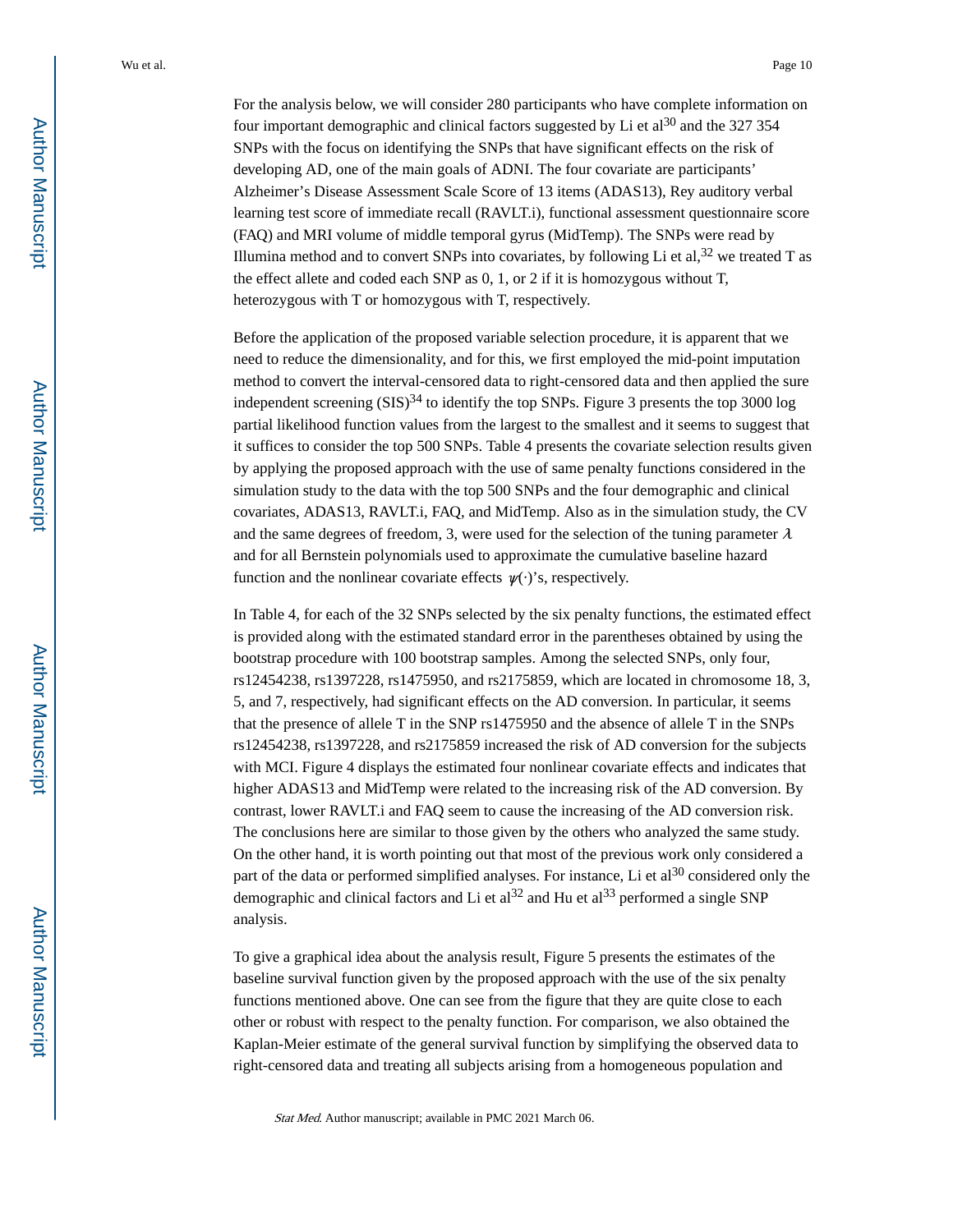include it in Figure 5 too. It is interesting to see that the Kaplan-Meier estimate is quite close to the model-based estimates for the early period.

#### **6 | DISCUSSION AND CONCLUDING REMARKS**

This article discussed the variable selection and estimation for regression analysis of highdimensional interval-censored data arising from a partly linear additive Cox model and for the problem, a penalized variable selection procedure was developed and shown through numerical studies to work well for practical situations. In the method, Bernstein polynomials were used to approximate the nonlinear covariate effects as well as the unknown cumulative hazard function. Note that instead of Bernstein polynomials, one can employ other types of polynomials or smooth functions and develop the variable selection methods similarly as above. For the implementation, a coordinate-wise optimization algorithm, which can accommodate most of the existing penalty functions, was developed. The presented approach was then applied to the data from ADNI that motivated this study.

Note that in the proposed variable selection procedure, we used Bernstein polynomials in the sieve approach and it is apparent that a similar method can be developed if one instead employs other smooth functions such as some spline functions. As mentioned above, Zhao et al<sup>13</sup> considered the same problem discussed here but only for the standard Cox model with linear covariate effects and the situation of  $p \times n$ . In particular, their optimization algorithm cannot be used for or generalized to high-dimensional covariate situation. This is because it makes use of the Cholesky decomposition of a matrix and involves the inversion of a  $p \times p$  matrix, which is not only unstable and problematic but also very time consuming when  $p$  is very large. By contrast, as shown in the simulation study, the coordinate-wise optimization method given above is much faster for the maximization and can easily handle the high-dimensional  $(p>n)$  situation.

There exist several directions for future research. One is that it would be helpful to establish the asymptotic properties of the proposed estimators of the covariate effects as well as the survival function such as their consistency. For this, one needs to deal with several difficulties or factors such as the nonparametric estimation involved and the large  $p$  and small  $p$  factor. Another direction is that instead of model  $(1)$ , one may be interested in or prefer to employ the additive Cox model

$$
\Lambda(t; \mathbf{X}) = \Lambda_0(t) \exp\{\boldsymbol{\phi}(\mathbf{X})\}
$$

and develop a variable selection and estimation procedure, where  $\phi(X) = \sum_{j=1}^{p} \phi_j(X_j)$  with  $\phi_j(X_j)$  being an unknown function of  $X_j$ . It is easy to see that this would be much more challenging than the problem discussed above. To follow the idea above, one possible approach is to approximate the  $\phi_j(\cdot)$ 's by using spline functions or Bernstein polynomials and then to employ some group penalization such as group LASSO.<sup>35</sup>

In the preceding sections, our focus has been on the main efforts of covariates and sometimes one may be interested in some interaction effects and thus developing the corresponding methods. Although it may seem to be straightforward, the generalization of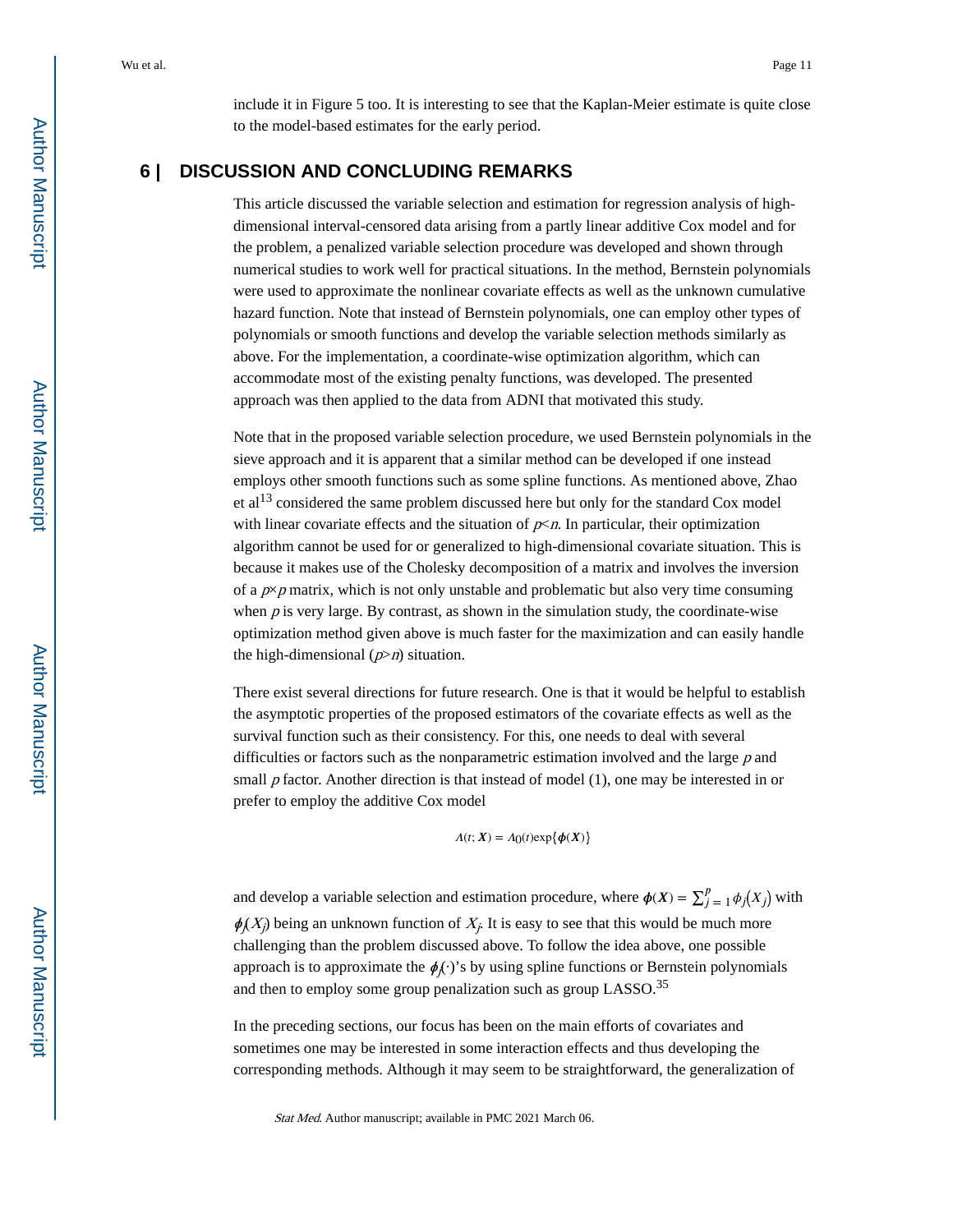the proposed method to or development of a method allowing for the selection of interaction effects is nontrivial or not easy.<sup>36–39</sup> Among others, under the current context, one issue that one needs to consider and would affect how a variable selection procedure will be developed is what type of interaction effects from the two sets of covariates considered above are of interest. One choice would be the interaction effects only between low-dimensional covariates and high-dimensional covariates and another would be the interaction effects only among high-dimensional covariates. For the former, one would have to deal with nonlinear interaction effects, which may be quite difficult. For the latter, the problem is relatively easy as one faces linear interaction effects. To deal with it, one may borrow the idea behind the regularization algorithm under marginality principle method discussed in Hao et al,<sup>36</sup> who considered the linear model situation.

### **ACKNOWLEDGEMENTS**

The authors wish to thank the Associate Editor and two reviewers for their many comments and suggestions that greatly improved the article. Data collection and sharing for this project was funded by the Alzheimer's Disease Neuroimaging Initiative (ADNI) (National Institutes of Health Grant U01 AG024904) and DOD ADNI (Department of Defense award number W81XWH-12-2-0012). ADNI is funded by the National Institute on Aging, the National Institute of Biomedical Imaging and Bioengineering, and through generous contributions from the following: AbbVie, Alzheimer's Association; Alzheimer's Drug Discovery Foundation; Araclon Biotech; BioClinica, Inc.; Biogen; Bristol-Myers Squibb Company; CereSpir, Inc.; Cogstate; Eisai Inc.; Elan Pharmaceuticals, Inc.; Eli Lilly and Company; EuroImmun; F. Hoffmann-La Roche Ltd and its affiliated company Genentech, Inc.; Fujirebio; GE Healthcare; IXICO Ltd.; Janssen Alzheimer Immunotherapy Research & Development, LLC.; Johnson & Johnson Pharmaceutical Research & Development LLC.; Lumosity; Lundbeck; Merck & Co., Inc.; Meso Scale Diagnostics, LLC.; NeuroRx Research; Neurotrack Technologies; Novartis Pharmaceuticals Corporation; Pfizer Inc.; Piramal Imaging; Servier; Takeda Pharmaceutical Company; and Transition Therapeutics. The Canadian Institutes of Health Research is providing funds to support ADNI clinical sites in Canada. Private sector contributions are facilitated by the Foundation for the National Institutes of Health ([www.fnih.org\)](http://www.fnih.org). The grantee organization is the Northern California Institute for Research and Education, and the study is coordinated by the Alzheimer's Therapeutic Research Institute at the University of Southern California. ADNI data are disseminated by the Laboratory for Neuro Imaging at the University of Southern California. Dr. Sun's research was partially supported by a Washington University ICTS grant CTSA1313. Dr. Zhu's research was partially supported by the National Institutes of Health, Grant R03DE029238.

#### **REFERENCES**

- 1. Tibshirani R The lasso method for variable selection in the Cox model. Stat Med. 1997;16:385–395. [PubMed: 9044528]
- 2. Fan J, Li R. Variable selection for Cox's proportional hazards model and frailty model. Ann Stat. 2002;30:74–99.
- 3. Cai J, Fan J, Jiang J, Zhou H. Partially linear hazard regression for multivariate survival data. J Am Stat Assoc. 2007;102:538–551.
- 4. Zhang H, Lu WB. Adaptive lasso for Cox's proportional hazards model. Biometrika. 2007;94:1–13.
- 5. Bradic J, Fan J, Jiang J. Regularization for Cox's proportional hazards model with NPdimensionality. Ann Stat. 2011;39:3092–3120. [PubMed: 23066171]
- 6. Huang J, Liu L, Liu Y, Zhao X. Group selection in the Cox model with a diverging number of covariates. Stat Sin. 2014;24:1787–1810.
- 7. Ni A, Cai J. Tuning parameter selection in Cox proportional hazards model with a diverging number of parameters. Scand J Stat. 2018;45:557–570.
- 8. Finkelstein DM. A proportional hazards model for interval-censored failure time data. Biometrics. 1986;42:845–854. [PubMed: 3814726]
- 9. Sun J The Statistical Analysis of Interval-Censored Failure Time Data. New York: Springer; 2006.
- 10. Wu Y, Cook R. Penalized regression for interval-censored times of disease progression: selection of HLA markers in psoriatic arthritis. Biometrics. 2015;71:782–791. [PubMed: 25773729]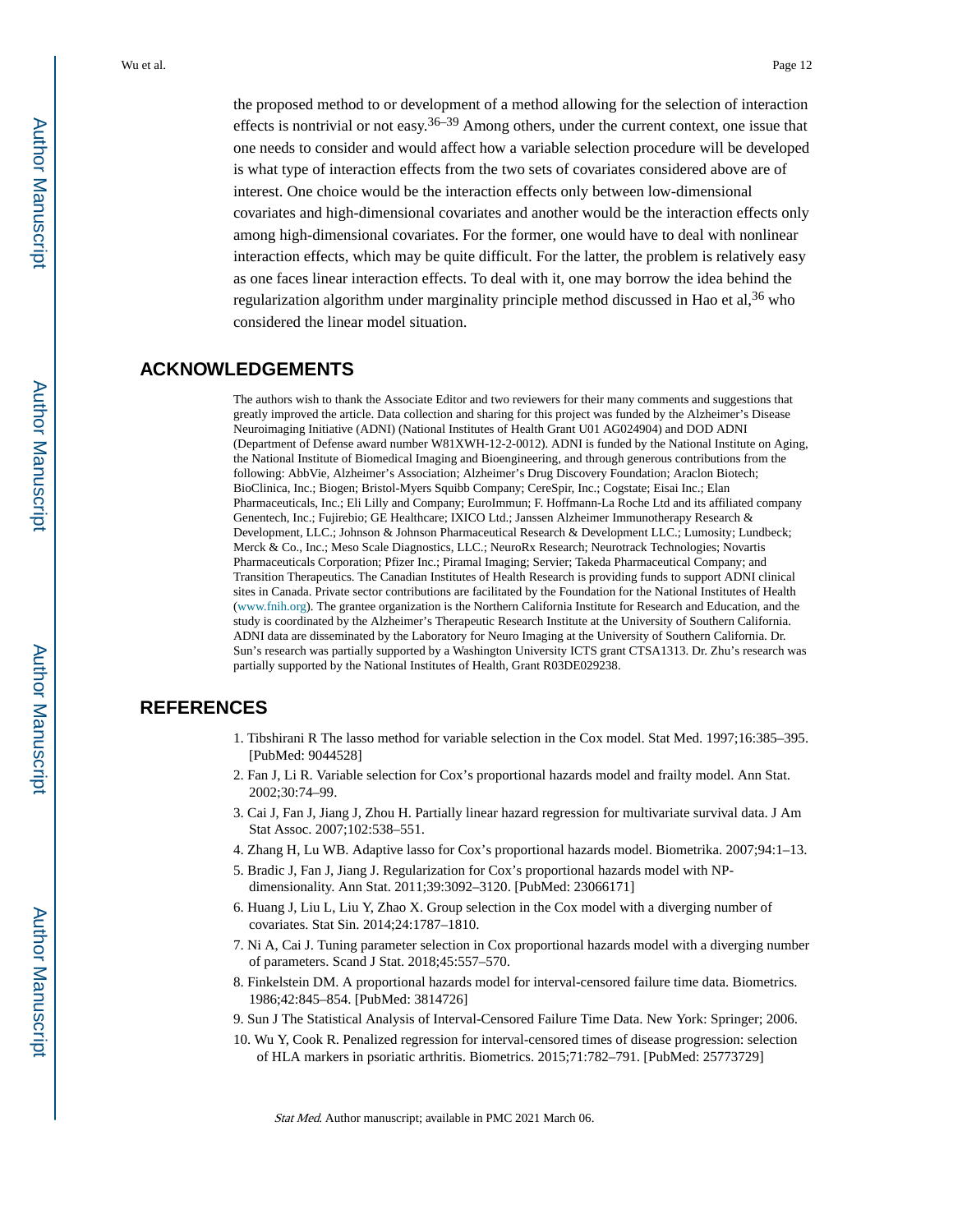- 11. Zhou Q, Hu T, Sun J. A sieve semiparametric maximum likelihood approach for regression analysis of bivariate interval-censored failure time data. J Am Stat Assoc. 2017;112:664–672.
- 12. Lu M, McMahan SC. A partially linear proportional hazards model for current status data. Biometrics. 2018;74:1240–1249. [PubMed: 29975791]
- 13. Zhao H, Wu Q, Li G, Sun J. Simultaneous estimation and variable selection for interval-censored data with broken adaptive ridge regression. J Am Stat Assoc. 2020;115:204–216. [PubMed: 32742044]
- 14. Kalbfleisch JD, Prentice RL. The Statistical Analysis of Failure Time Data. New York: Wiley; 2002.
- 15. Huang J Efficient estimation of the partly linear additive Cox model. Ann Stat. 1999;27:1536– 1563.
- 16. Du P, Ma S, Liang H. Penalized variable selection procedure for Cox models with semiparametric relative risk. Ann Stat. 2010;38:2092–2117. [PubMed: 20802853]
- 17. Long Q, Chung M, Moreno CS, Johnson BA. Risk prediction for prostate cancer recurrence through regularized estimation with simultaneous adjustment for nonlinear clinical effects. Ann Appl Stat. 2011;5:2003–2023. [PubMed: 22081781]
- 18. Ma S, Du P. Variable selection in partly linear regression model with diverging dimensions for right censored data. Stat Sin. 2012;22:1003–1020. [PubMed: 23956611]
- 19. Scolas S, El Ghouch A, Legrand C, Oulhaj A. Variable selection in a flexible parametric mixture cure model with interval-censored data. Stat Med. 2016;35:1210–1225. [PubMed: 26467904]
- 20. Liu Z, Li G. Efficient regularized regression with L0 penalty for variable selection and network construction. Comput Math Methods Med. 2016;2016:3456153. [PubMed: 27843486]
- 21. Lv J, Fan Y. A unified approach to model selection and sparse recovery using regularized least squares. Ann Stat. 2009;37:3498–3528.
- 22. Lin W, Lv J. High-dimensional sparse additive hazards regression. J Am Stat Assoc. 2013;108:247–264.
- 23. Tibshirani R Regression shrinkage and selection via the lasso. J R Stat Soc Ser B. 1996;58:267– 288.
- 24. Fan J, Li R. Variable selection via nonconcave penalized likelihood and its oracle property. J Am Stat Assoc. 2001;96:1348–1360.
- 25. Dicker L, Huang B, Lin X. Variable selection and estimation with the seamless-L0 penalty. Stat Sin. 2013;23:929–962.
- 26. Zhang CH. Nearly unbiased variable selection under minimax concave penalty. Ann Stat. 2010;38:894–942.
- 27. Verweij PJM, Houwelingen HCV. Cross-validation in survival analysis. Stat Med. 1993;12:2305– 2314. [PubMed: 8134734]
- 28. Schwarz GE. Estimating the dimension of a model. Ann Stat. 1978;6:461–464.
- 29. Craven P, Wahba G. Smoothing noisy data with spline functions: estimating the correct degree of smoothing by the method of generalized cross-validation. Numer Math. 1979;31:377–403.
- 30. Li K, Chan W, Doody RS, Quinn J, Luo S, Alzheimers Disease Neuroimaging Initiative. Prediction of conversion to Alzheimer's disease with longitudinal measures and time-to- event data. J Alzheimers Dis. 2017;58:361–371. [PubMed: 28436391]
- 31. Han X, Zhang Y, Shao Y, Alzheimers Disease Neuroimaging Initiative. Application of concordance probability estimate to predict conversion from mild cognitive impairment to Alzheimer's disease. Biostat Epidemiol. 2017;1:105–118. [PubMed: 30854502]
- 32. Li JQ, Yuan XZ, Li HY, et al. Genome-wide association study identifies two loci influencing plasma neurofilament light levels. BMC Med Genomics. 2018;11:47. [PubMed: 29747637]
- 33. Hu H, Li H, Li J, Yu J, Tan L, Alzheimers Disease Neuroimaging Initiative. Genome-wide association study identified ATP6V1H locus influencing cerebrospinal fluid BACE activity. BMC Med Genet. 2018;19:75. [PubMed: 29751835]
- 34. Fan J, Feng Y, Wu Y. High-dimensional variable selection for Cox's proportional hazards model. Inst Math Stat Collection. 2010;6:70–86.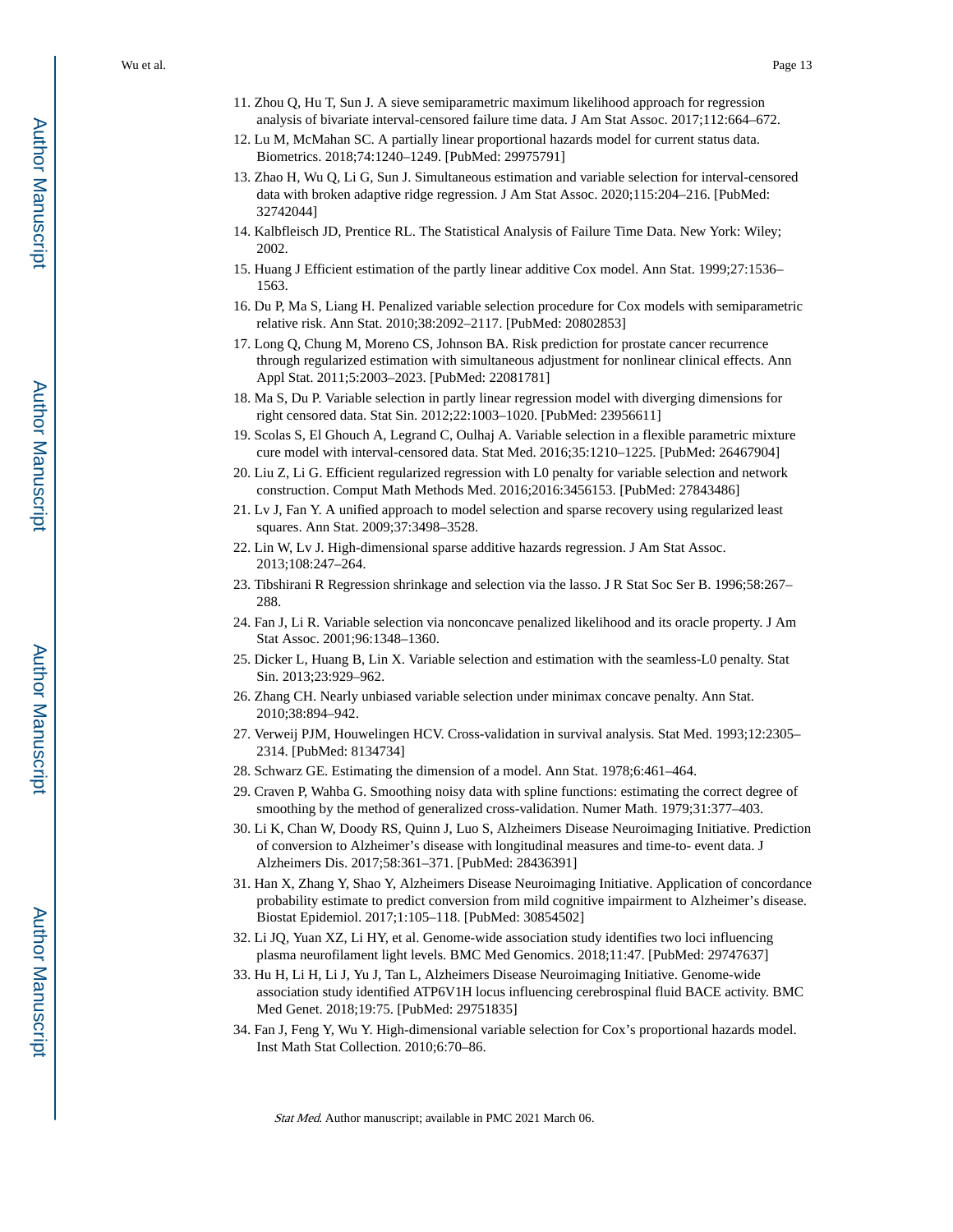- 35. Yuan M, Lin Y. Model selection and estimation in regression with grouped variables. J R Stat Soc Ser B. 2006;68:49–67.
- 36. Hao N, Feng Y, Zhang HH. Model selection for high-dimensional quadratic regression via regularization. J Am Stat Assoc. 2018;113:615–625.
- 37. Bien J, Taylor J, Tibshirani R. A lasso for hierarchical interactions. Ann Stat. 2013;41:1111–1141. [PubMed: 26257447]
- 38. Choi NH, Li W, Zhu J. Variable selection with the strong heredity constraint and its oracle property. J Am Stat Assoc. 2010;105:354–364.
- 39. Zhao P, Rocha G, Yu B. The composite absolute penalties family for grouped and hierarchical variable selection. Ann Stat. 2009;37:3468–3497.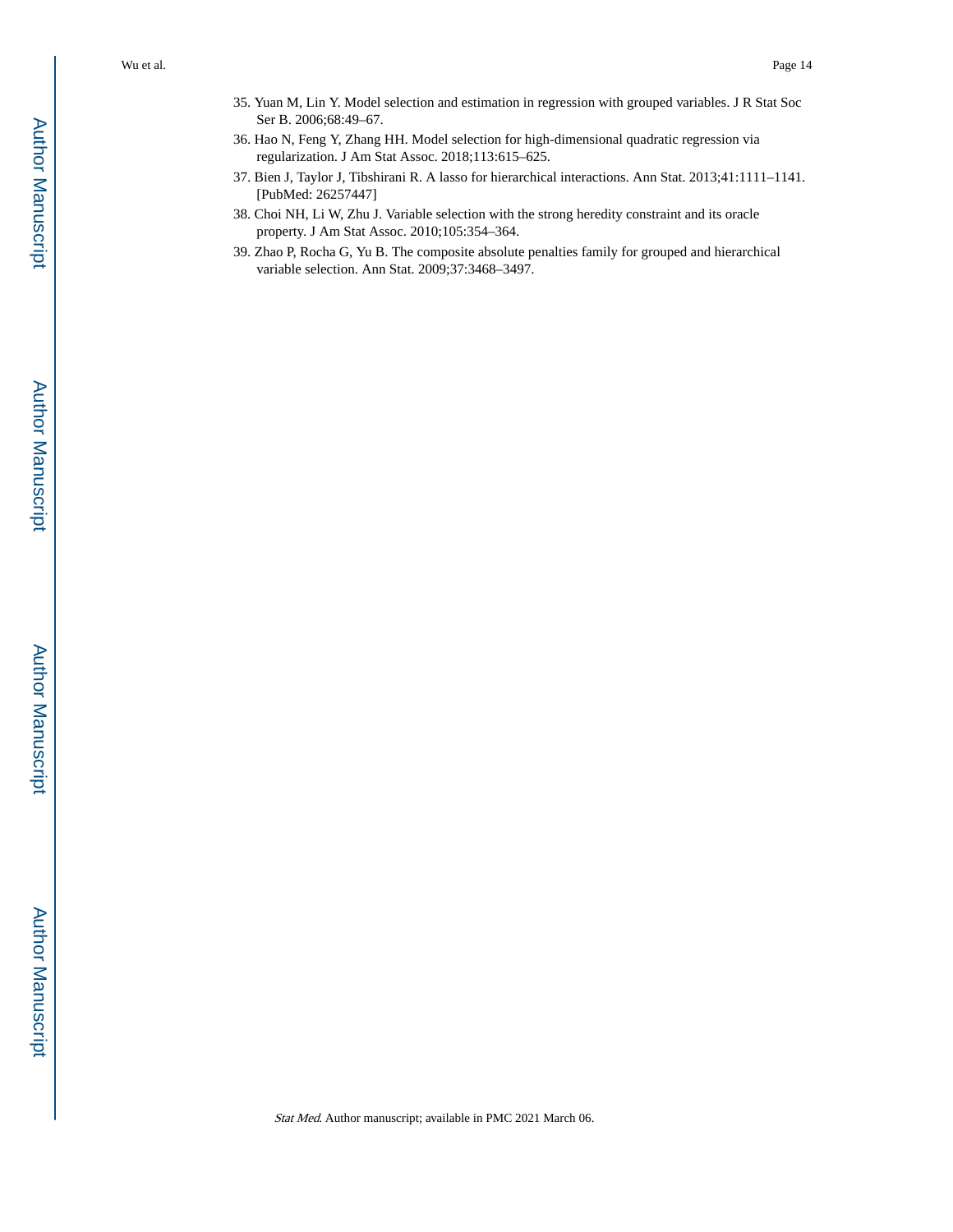

**FIGURE 1.**  Estimated nonlinear covariate effects  $\psi$  with  $\Lambda_0(t)=t$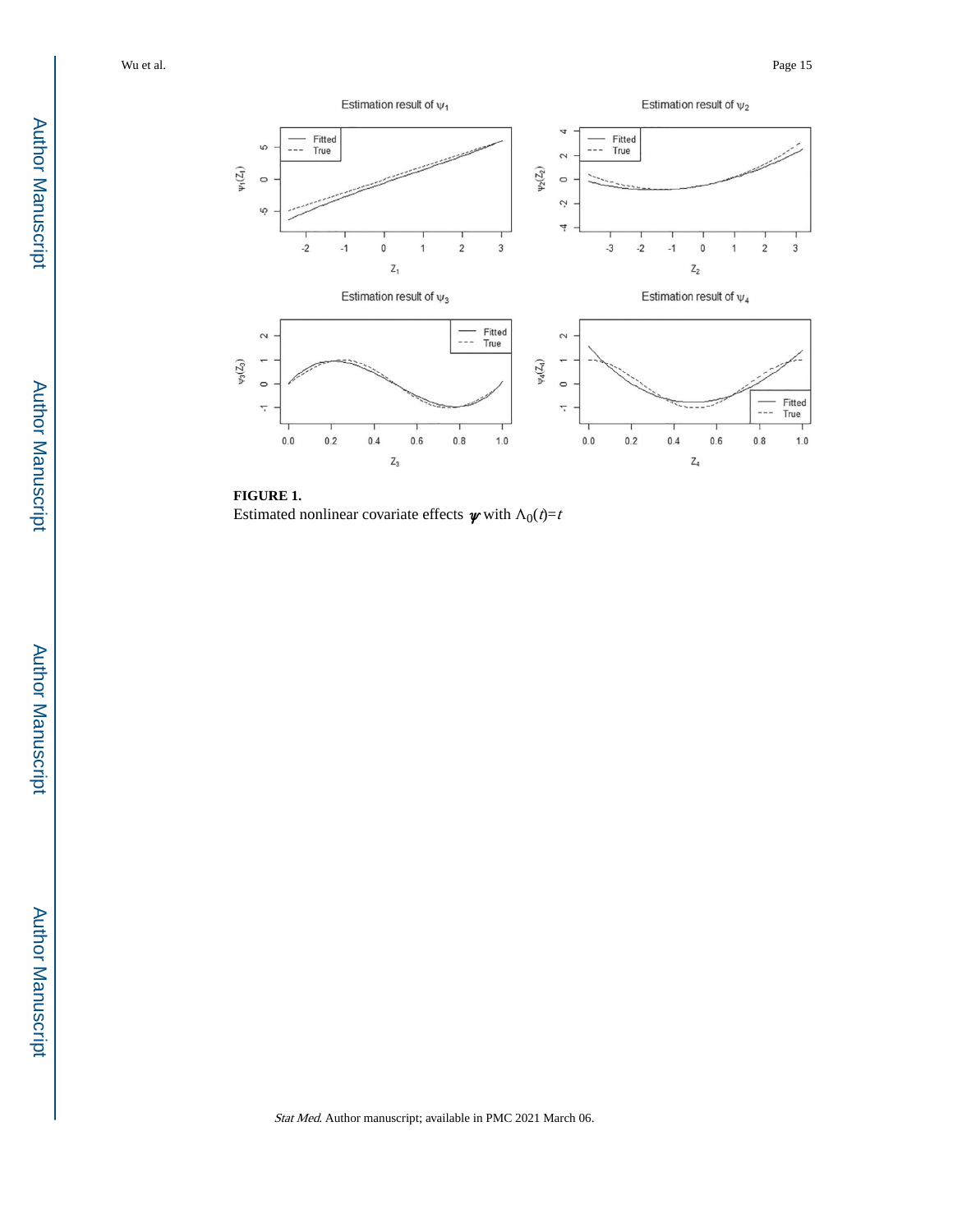

**FIGURE 2.**  Estimated nonlinear covariate effects  $\psi$  with  $\Lambda_0(t) = \log(t+1)$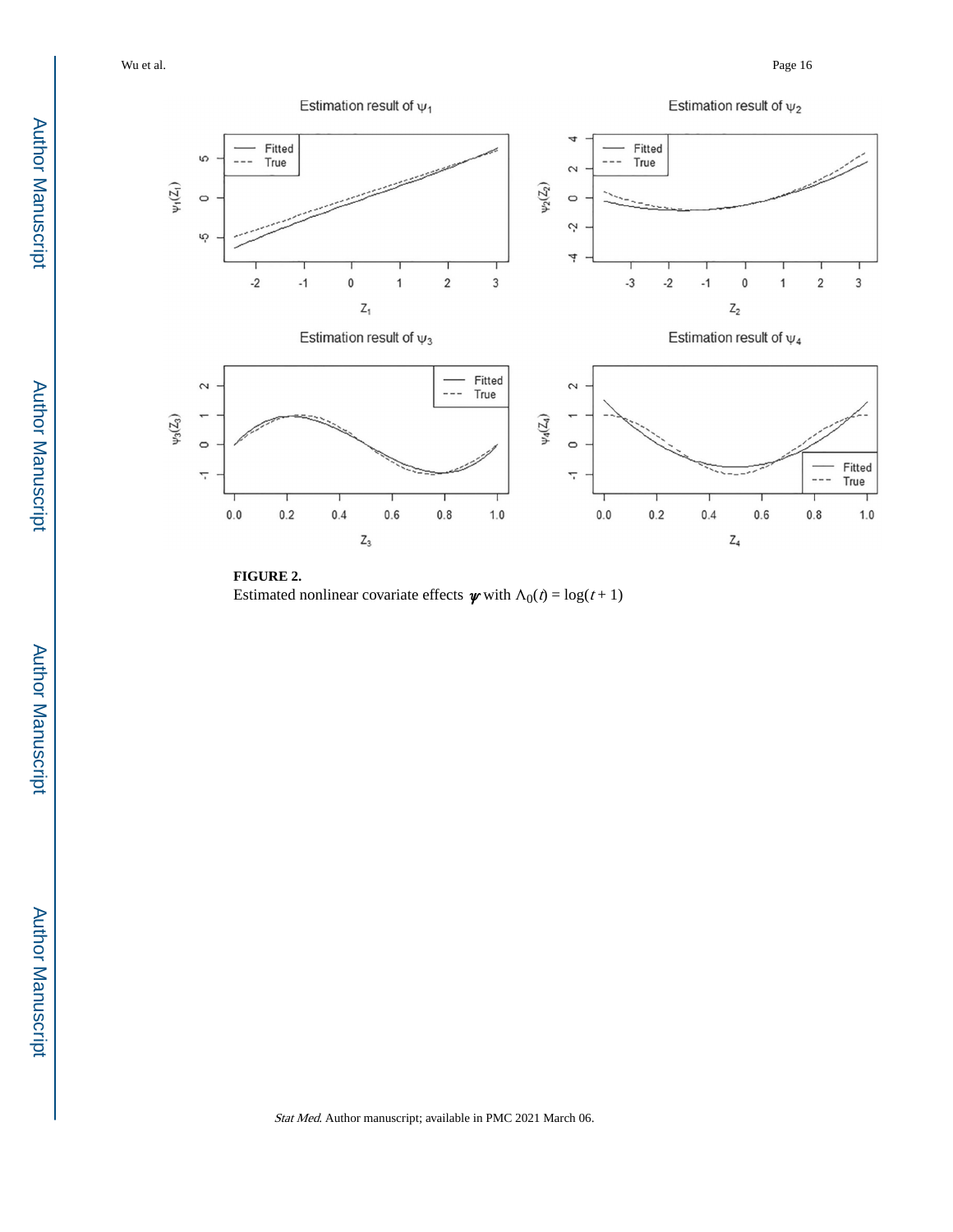Wu et al. Page 17



**FIGURE 3.**  Top 3000 SNPs selected by sure independent screening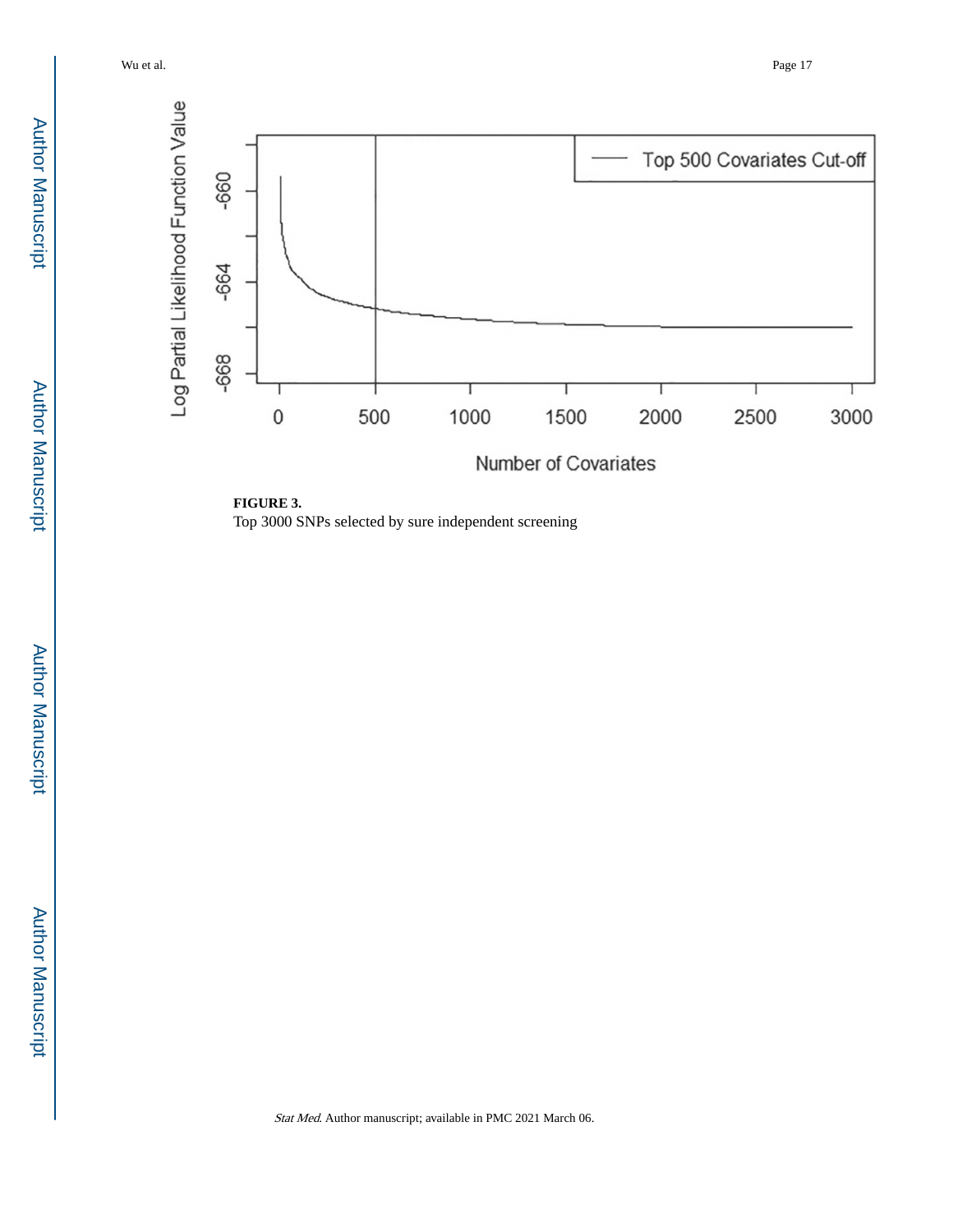Wu et al. Page 18



**FIGURE 4.**  Estimated nonlinear covariate effects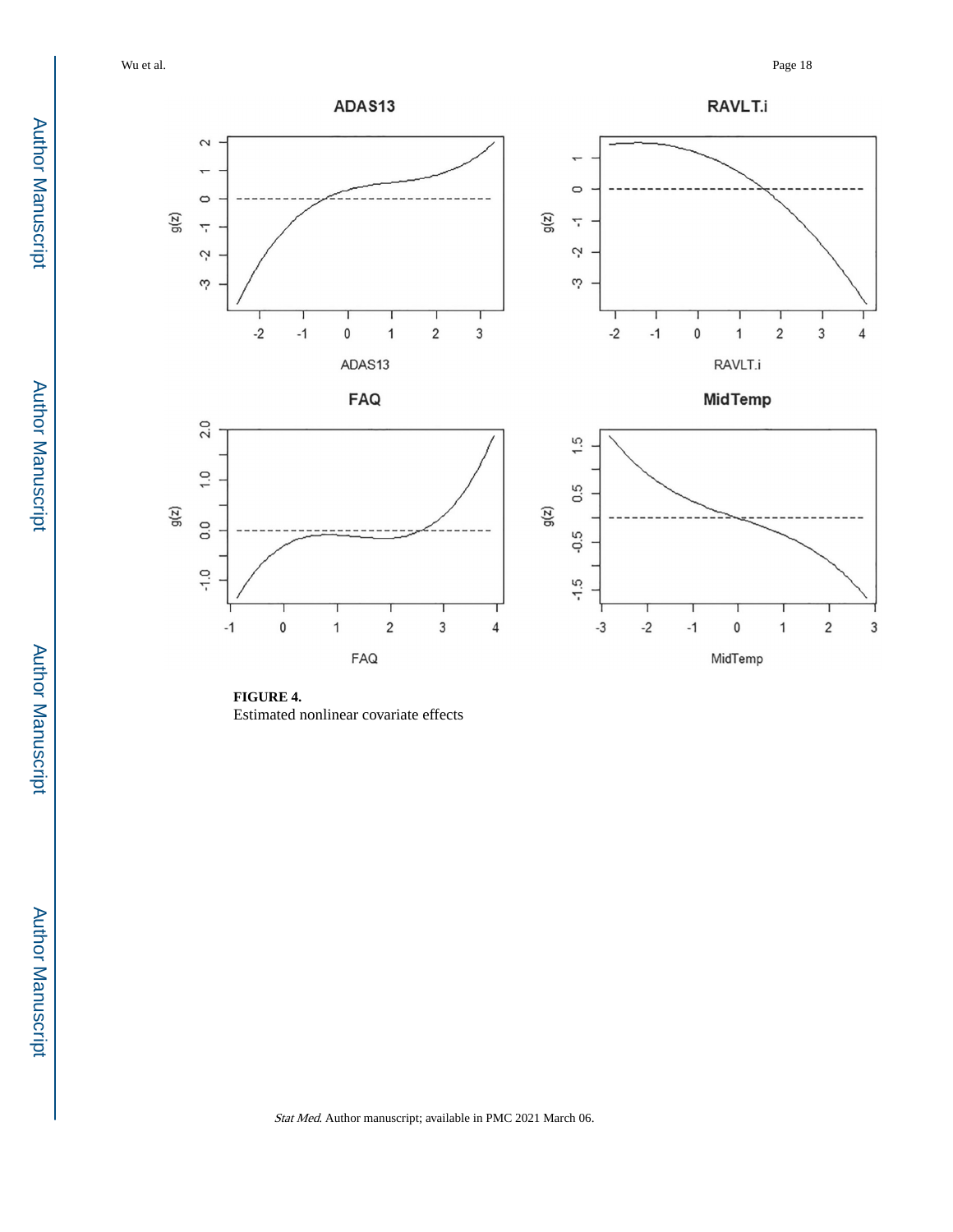Wu et al. Page 19



Year

**FIGURE 5.**  Estimated survival functions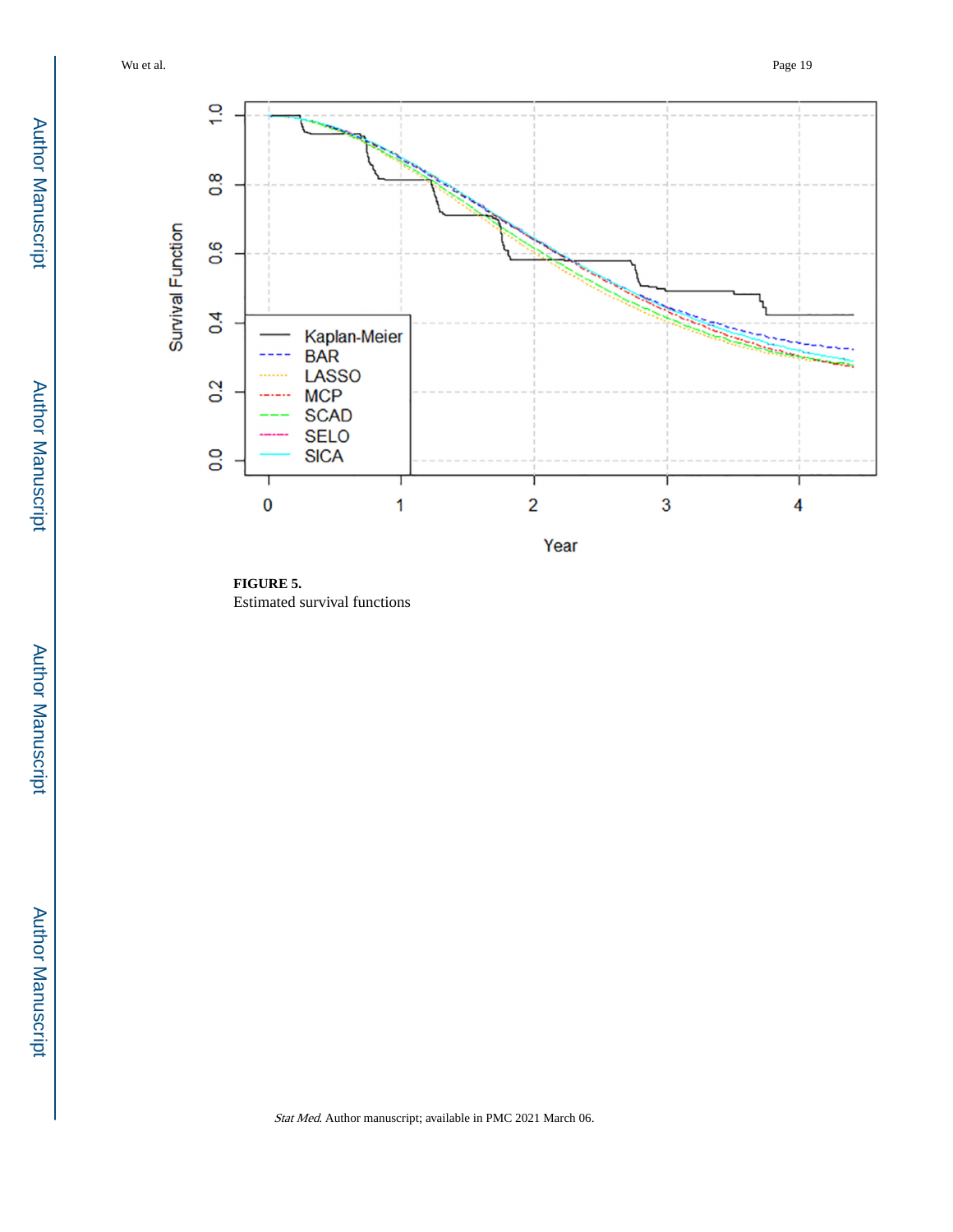Simulation results on covariate selection with  $\Lambda_0(t)=t$ 

| Method      | <b>MMSE</b> (SD)<br>TP  |                | FP    | MC    | MS    |  |
|-------------|-------------------------|----------------|-------|-------|-------|--|
|             | $p = 500$ and $s = 4$   |                |       |       |       |  |
| <b>BAR</b>  | 0.068(0.101)            | 3.99           | 0.19  | 0.2   | 4.18  |  |
| LASSO       | 0.748(0.226)            | 3.99           | 5.99  | 6     | 9.98  |  |
| <b>MCP</b>  | 0.069(0.278)            | $\overline{4}$ | 0.69  | 0.69  | 4.69  |  |
| <b>SCAD</b> | 0.135(0.259)            | 3.93           | 1.36  | 1.43  | 5.29  |  |
| <b>SELO</b> | 0.087(0.218)            | 3.97           | 0.6   | 0.63  | 4.57  |  |
| <b>SICA</b> | 0.078(0.193)            | 3.97           | 0.45  | 0.48  | 4.42  |  |
|             | $p = 500$ and $s = 10$  |                |       |       |       |  |
| <b>BAR</b>  | 0.499(0.893)            | 9.48           | 0.2   | 0.72  | 9.68  |  |
| LASSO       | 2.996 (0.629)           | 9.98           | 17.1  | 17.12 | 27.08 |  |
| <b>MCP</b>  | 0.479(0.688)            | 9.74           | 0.91  | 1.17  | 10.65 |  |
| <b>SCAD</b> | 1.453 (1.429)           | 8.7            | 1.07  | 2.37  | 9.77  |  |
| <b>SELO</b> | 0.550(0.920)            | 9.56           | 0.97  | 1.41  | 10.53 |  |
| <b>SICA</b> | 0.578(0.865)            | 9.55           | 1.01  | 1.46  | 10.56 |  |
|             | $p = 1000$ and $s = 4$  |                |       |       |       |  |
| BAR         | 0.070(0.174)            | 3.98           | 0.17  | 0.19  | 4.15  |  |
| LASSO       | 0.798(0.243)            | $\overline{4}$ | 7.25  | 7.25  | 11.25 |  |
| <b>MCP</b>  | 0.097(0.151)            | $\overline{4}$ | 0.42  | 0.42  | 4.42  |  |
| <b>SCAD</b> | 0.218(0.535)            | 3.78           | 1.42  | 1.64  | 5.2   |  |
| <b>SELO</b> | 0.092(0.232)            | 3.99           | 0.73  | 0.74  | 4.72  |  |
| <b>SICA</b> | 0.089(0.271)            | 3.96           | 0.5   | 0.54  | 4.46  |  |
|             | $p = 1000$ and $s = 10$ |                |       |       |       |  |
| BAR         | 2.233 (1.517)           | 8.49           | 0.23  | 1.74  | 8.72  |  |
| LASSO       | 3.503 (0.672)           | 9.94           | 17.33 | 17.39 | 27.27 |  |
| <b>MCP</b>  | 0.839(1.352)            | 9.26           | 1     | 1.74  | 10.26 |  |
| <b>SCAD</b> | 2.441 (2.050)           | 7.83           | 2.05  | 4.23  | 9.88  |  |
| <b>SELO</b> | 1.366 (1.117)           | 9.16           | 1.68  | 2.52  | 10.84 |  |
| <b>SICA</b> | 1.568 (1.824)           | 8.44           | 1.76  | 3.32  | 10.2  |  |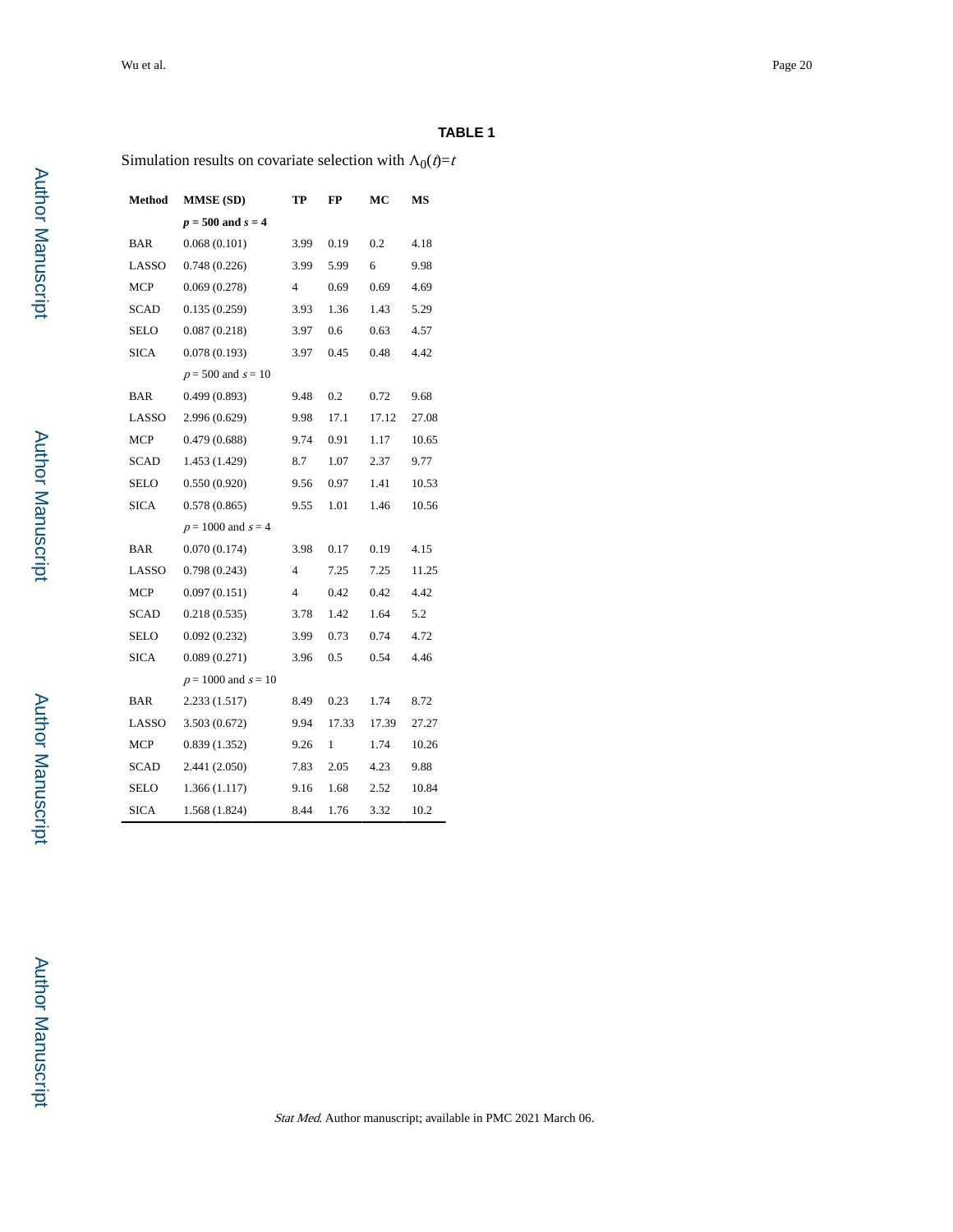Simulation results on covariate selection with  $\Lambda_0(t) = \log(t + 1)$ 

| Method      | <b>MMSE</b> (SD)        | TP             | FP    | MС    | MS    |
|-------------|-------------------------|----------------|-------|-------|-------|
|             | $p = 500$ and $s = 4$   |                |       |       |       |
| <b>BAR</b>  | 0.072(0.112)            | $\overline{4}$ | 0.17  | 0.17  | 4.17  |
| LASSO       | 0.694(0.250)            | $\overline{4}$ | 6.6   | 6.6   | 10.6  |
| <b>MCP</b>  | 0.107(0.331)            | 3.98           | 0.8   | 0.82  | 4.78  |
| <b>SCAD</b> | 0.175(0.335)            | 3.99           | 1.76  | 1.77  | 5.75  |
| <b>SELO</b> | 0.121(0.391)            | 3.98           | 1     | 1.02  | 4.98  |
| <b>SICA</b> | 0.114(0.356)            | 3.98           | 0.78  | 0.8   | 4.76  |
|             | $p = 500$ and $s = 10$  |                |       |       |       |
| BAR         | 1.518 (1.226)           | 9.06           | 0.35  | 1.29  | 9.41  |
| LASSO       | 3.271 (0.668)           | 9.96           | 16.02 | 16.06 | 25.98 |
| <b>MCP</b>  | 0.880(0.939)            | 9.46           | 1.11  | 1.65  | 10.57 |
| <b>SCAD</b> | 1.757 (1.481)           | 8.52           | 2.06  | 3.54  | 10.58 |
| <b>SELO</b> | 1.201 (1.070)           | 9.32           | 1.51  | 2.19  | 10.83 |
| <b>SICA</b> | 1.305(1.235)            | 9.08           | 1.23  | 2.15  | 10.31 |
|             | $p = 1000$ and $s = 4$  |                |       |       |       |
| BAR         | 0.077(0.275)            | 3.97           | 0.1   | 0.13  | 4.07  |
| LASSO       | 0.697(0.267)            | 4              | 7.21  | 7.21  | 11.21 |
| <b>MCP</b>  | 0.088(0.340)            | 3.99           | 0.6   | 0.61  | 4.59  |
| <b>SCAD</b> | 0.157(0.537)            | 3.76           | 0.57  | 0.81  | 4.33  |
| <b>SELO</b> | 0.123(0.454)            | 3.92           | 0.58  | 0.66  | 4.5   |
| <b>SICA</b> | 0.109(0.481)            | 3.89           | 0.46  | 0.57  | 4.35  |
|             | $p = 1000$ and $s = 10$ |                |       |       |       |
| BAR         | 2.910 (1.570)           | 7.97           | 0.26  | 2.29  | 8.23  |
| LASSO       | 3.630(0.640)            | 9.95           | 18.12 | 18.17 | 28.07 |
| <b>MCP</b>  | 1.157 (1.362)           | 9.12           | 1.48  | 2.36  | 10.6  |
| SCAD        | 1.814 (1.438)           | 8.48           | 2.24  | 3.76  | 10.72 |
| SELO        | 1.403 (1.433)           | 8.89           | 1.75  | 2.86  | 10.64 |
| <b>SICA</b> | 1.425 (1.494)           | 8.90           | 1.58  | 2.68  | 10.48 |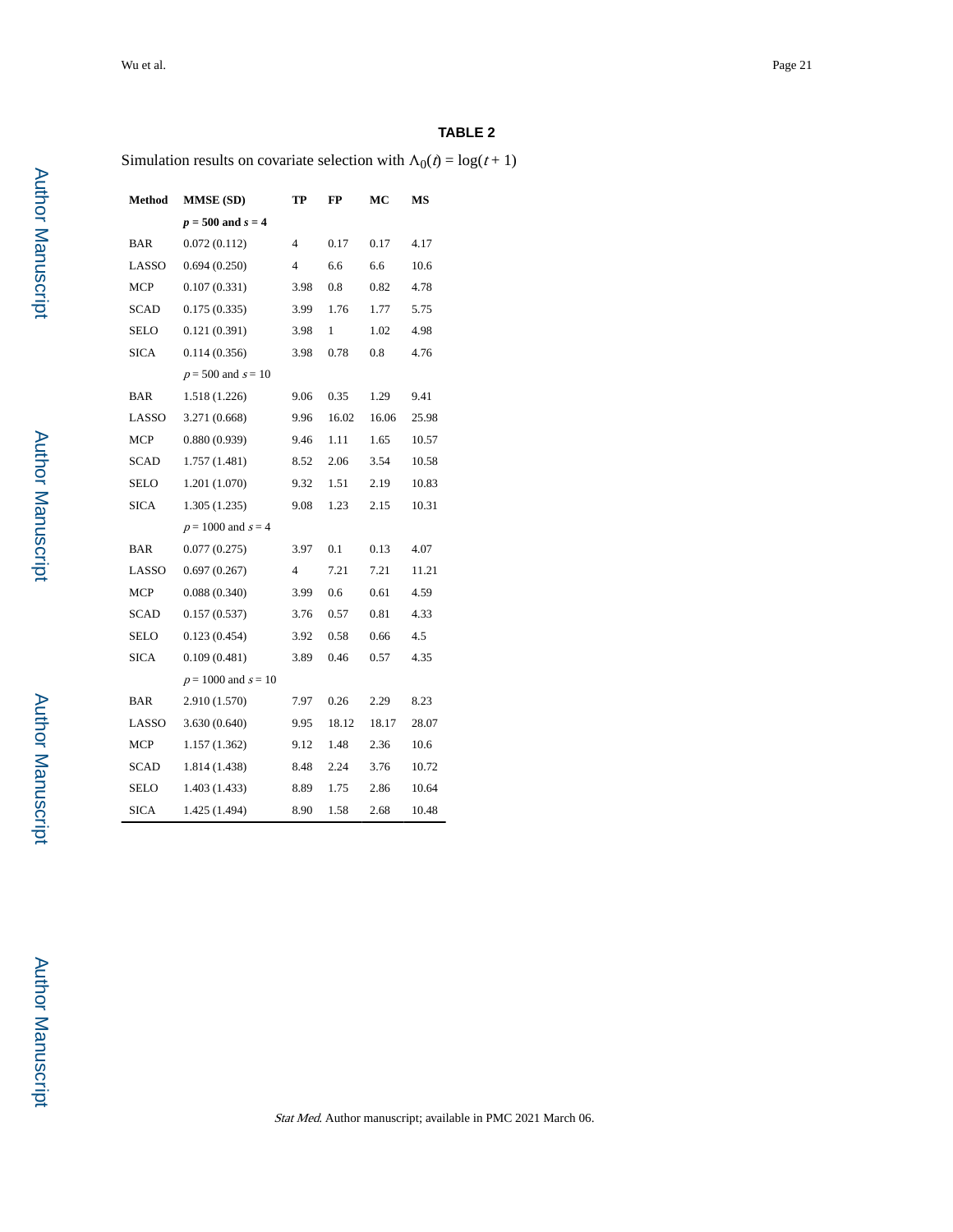Simulation results on covariate selection with  $\Lambda_0(t) = \exp(t/10) - 1$ 

| Method      | <b>MMSE</b> (SD)        | TP   | FP    | MС    | MS    |  |
|-------------|-------------------------|------|-------|-------|-------|--|
|             | $p = 500$ and $s = 4$   |      |       |       |       |  |
| <b>BAR</b>  | 0.139(0.561)            | 3.67 | 0.04  | 0.37  | 3.71  |  |
| LASSO       | 2.589 (0.412)           | 3.97 | 7.88  | 7.91  | 11.85 |  |
| <b>MCP</b>  | 0.129(0.357)            | 3.97 | 0.66  | 0.69  | 4.63  |  |
| <b>SCAD</b> | 0.274(0.552)            | 3.74 | 1.13  | 1.39  | 4.87  |  |
| <b>SELO</b> | 0.201(0.435)            | 3.85 | 0.63  | 0.78  | 4.48  |  |
| <b>SICA</b> | 0.177(0.432)            | 3.84 | 0.44  | 0.6   | 4.28  |  |
|             | $p = 500$ and $s = 10$  |      |       |       |       |  |
| BAR         | 1.403 (1.049)           | 9.12 | 1.16  | 2.04  | 10.28 |  |
| LASSO       | 7.392 (0.564)           | 9.74 | 23.53 | 23.79 | 33.27 |  |
| <b>MCP</b>  | 1.451 (1.407)           | 9.39 | 0.84  | 1.45  | 10.23 |  |
| <b>SCAD</b> | 1.911 (1.069)           | 8.71 | 3.88  | 5.17  | 12.59 |  |
| <b>SELO</b> | 1.410 (0.893)           | 9.23 | 2.32  | 3.09  | 11.55 |  |
| <b>SICA</b> | 1.407(0.876)            | 9.19 | 2.06  | 2.87  | 11.25 |  |
|             | $p = 1000$ and $s = 4$  |      |       |       |       |  |
| BAR         | 0.234(0.507)            | 3.86 | 0.82  | 0.96  | 4.68  |  |
| LASSO       | 2.539 (0.432)           | 3.96 | 13.82 | 13.86 | 17.78 |  |
| <b>MCP</b>  | 0.163(0.512)            | 3.98 | 0.67  | 0.69  | 4.65  |  |
| <b>SCAD</b> | 0.399(0.599)            | 3.7  | 1.49  | 1.79  | 5.19  |  |
| SELO        | 0.395(0.515)            | 3.85 | 1.5   | 1.65  | 5.35  |  |
| <b>SICA</b> | 0.341(0.552)            | 3.82 | 1.21  | 1.39  | 5.03  |  |
|             | $p = 1000$ and $s = 10$ |      |       |       |       |  |
| <b>BAR</b>  | 2.685 (1.432)           | 8.06 | 1.51  | 3.45  | 9.57  |  |
| LASSO       | 8.237 (0.577)           | 9.49 | 28.51 | 29.02 | 38    |  |
| <b>MCP</b>  | 2.935 (1.777)           | 8.93 | 1.94  | 3.01  | 10.87 |  |
| SCAD        | 4.377 (1.632)           | 6.58 | 1.33  | 4.75  | 7.91  |  |
| SELO        | 2.704 (1.459)           | 8.02 | 2.15  | 4.13  | 10.17 |  |
| <b>SICA</b> | 2.855 (1.493)           | 7.9  | 1.89  | 3.99  | 9.79  |  |